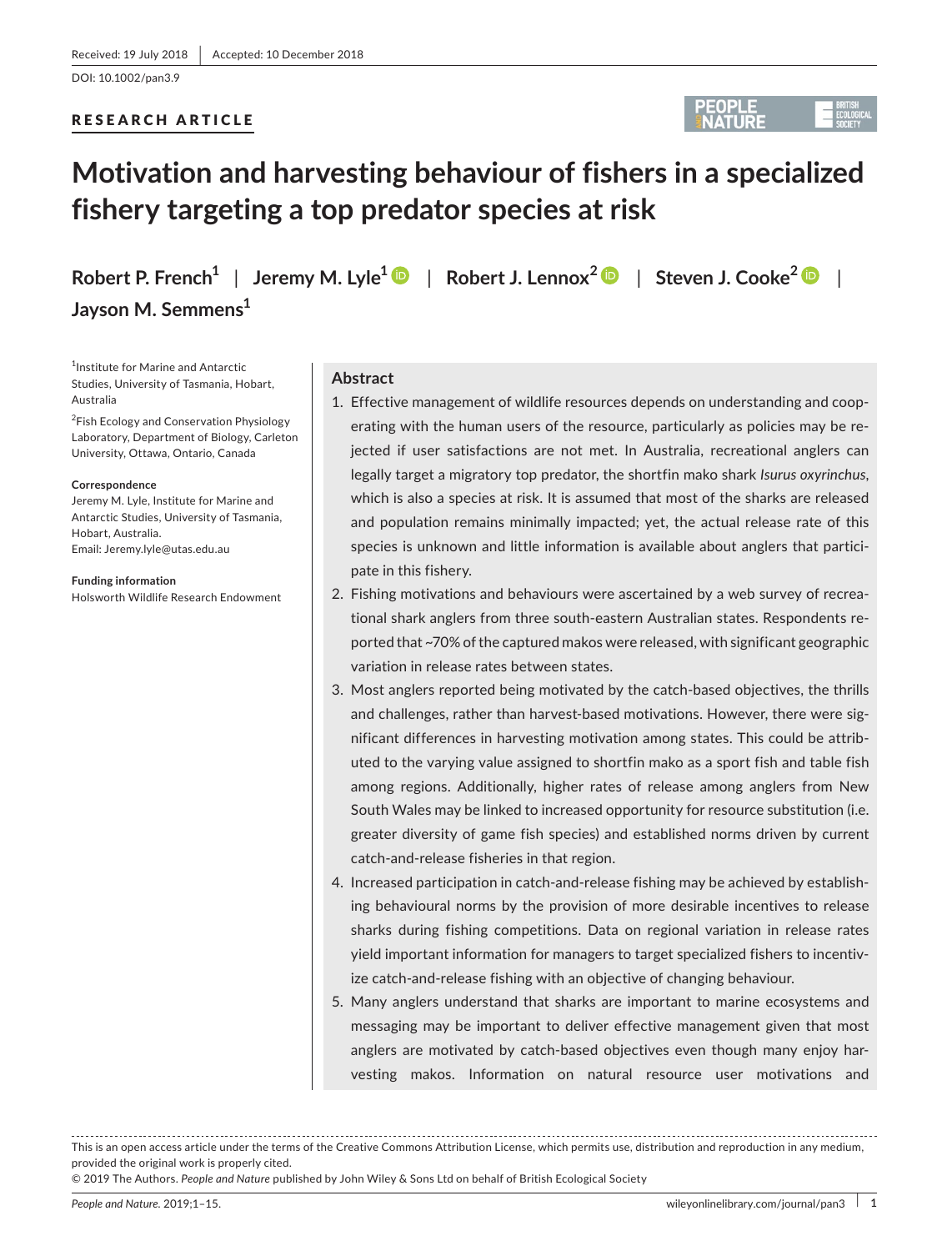satisfactions, such as studied here, has the potential to guide management actions and the ways in which managers interact with resource users.

**KEYWORDS**

recreational fishing, human dimensions, harvest, catch-and-release, survey, species at risk

# **1** | **INTRODUCTION**

Large predators have essential roles in ecosystems including top-down effects on community composition and prey populations (Newsome et al., 2017; Ripple et al., 2014; Sergio et al., 2008). These inherently rare species tend to grow slowly, mature later in life, have relatively low fecundity, and are therefore be especially vulnerable to disturbance (Purvis, Gittleman, Cowlishaw, & Mace, 2000; Ripple et al., 2014). The majesty and might of large predators renders them symbols to humans and they can serve as umbrella species (Friedrich, Jefferson, & Glegg, 2014; Kellert, Black, Rush, & Bath, 1996). Despite this, human rela‐ tionships with predators is complex, and many populations have been reduced by human activities including directed persecution, habitat loss and exploitation (Estes et al., 2011; Lennox, Gallagher, Ritchie, & Cooke, 2018; Myers & Worm, 2003; Ripple et al., 2014). Top preda‐ tors in the ocean, such as sharks, may be particularly cryptic given the relative inaccessibility of most of the ocean and a lack of understand‐ ing can contribute to negative perceptions that trigger persecution. Nevertheless, broad distributions within the oceans, rarity and cryptic biology render many sharks valuable to recreational diving and fishing industries and focus on sharks in conversation plans can drive topdown management practices in protected areas (Gallagher, Cooke, & Hammerschlag, 2015; Gallagher, Hammerschlag, Danylchuk, & Cooke, 2017; Giglio, Luiz, & Schiavetti, 2015; Topelko & Dearden, 2005).

Balancing the conservation needs of species at risk against the economic value that can feed back to influence their conservation is challenging (Cooke et al., 2016; Lindsey, Roulet, & Romanach, 2007; Shiffman et al., 2014). Impacts of ecotourism operations that exploit sought‐after species benefit from scientific evaluation of the consequences to develop management plans that minimize impacts and maximize benefits (e.g. Ellenberg, Setiawan, Cree, Houston, & Seddon, 2007; Williams, Trites, & Bain, 2002; Griffin et al., 2017). Recreational fisheries are one industry that capital‐ izes on the value of charismatic species and can have impacts on individuals and populations to varying degrees (Arlinghaus et al., 2005; Cooke & Cowx, 2004; Lewin, Arlinghaus, & Mehner, 2006; McPhee, Leadbitter, & Skilleter, 2002; Post et al., 2002). For some species, recreational effort exceeds that of commercial operations, including vulnerable and high value species (Arlinghaus et al., 2005; Coleman, Figueira, Ueland, & Crowder, 2004; Lewin et al., 2006). In all recreational fisheries, there is a balance between harvesting and releasing fish that depends on local regulations and angler prefer‐ ences/motivations, which is especially critical where fisheries tar‐ get species of conservation concern (Cooke et al., 2016). Because there can be high degrees of heterogeneity in the motivations and outcomes sought by anglers, recreational fisheries provide a useful venue in which to explore the dynamic relationship between stake‐ holders and their preferred targets (Arlinghaus et al., 2007).

Effective wildlife management not only focuses on sustaining the populations of the target species and their environment, but also understanding and cooperating with stakeholders, because policies may be ineffective without stakeholder support (Fisher, 1997; Nielsen, 1999). Understanding motivations of groups en‐ gaging in wildlife exploitation is critical in developing appropriate management and, where necessary, altering behaviour to optimize conservation benefits; in recreational fisheries, this can be the estimation of current and future catch‐and‐release participation rates and promotion of catch-and-release of species at risk (Frijlink, 2011; Heard, Sutton, Rogers, & Huveneers, 2016; Sutton & Ditton, 2001). An angler's decision to release fish is determined by commitment to angling (specialization), consumptive orientation and contextual factors such as the size of the fishing party, hours fished and the number of different species caught (Sutton, 2003). Specialization is comprised of subdimensional properties that relate to an an‐ gler's experience, avidity, skill and the centrality of fishing to the angler's lifestyle (Ditton, Loomis, & Choi, 1992; Salz, Loomis, & Finn, 2001). Consumptive orientation measures the importance of certain catch‐related variables to the angler, namely catching numbers of fish, keeping fish, catching a trophy fish and catching something (Anderson, Ditton, & Hunt, 2007; Fedler & Ditton, 1986; Kyle, Norman, Jodice, Graefe, & Marsinko, 2007). Species must have unique value to stakeholders as food items or sport fish (Tracey, Lyle, Ewing, Hartmann, & Mapleson, 2013; Wallmo & Gentner, 2008) and may also have important conservation (Bruce, 2014; Heard et al., 2016; Jensen et al., 2009), economic (Hickley & Tompkins, 1998; Shrestha, Seidl, & Moraes, 2002; Galeano, Langenkamp, Levantis, Shafron, & Redmond, 2004; Prayaga, Rolfe, & Stoeckl, 2010; Frijlink, 2011) or social (Kellert, 1985; Neff & Yang, 2013; Philpott, 2002) at‐ tributes. Additional layers of geographic, cultural and/or social con‐ text (Graefe & Ditton, 1997; Grambsch & Fisher, 1991; Henry & Lyle, 2003; Rogers & Bailleul, 2015; Sutton, 2003) can yield important differences in attitude and behaviour towards wildlife.

Understanding the connection between human attitudes and behaviour is critical to managing socio‐ecological systems, and this is a topic that is particularly relevant for shark conservation and man‐ agement of industries that exploit them (Friedrich et al., 2014) study investigated recreational anglers targeting a vulnerable shark, short‐ fin mako *Isurus oxyrhinchus* (Cailliet et al., 2009). The shortfin mako shark is a popular target of recreational fishers in both the Atlantic and Pacific Oceans and is both harvested for meat and released for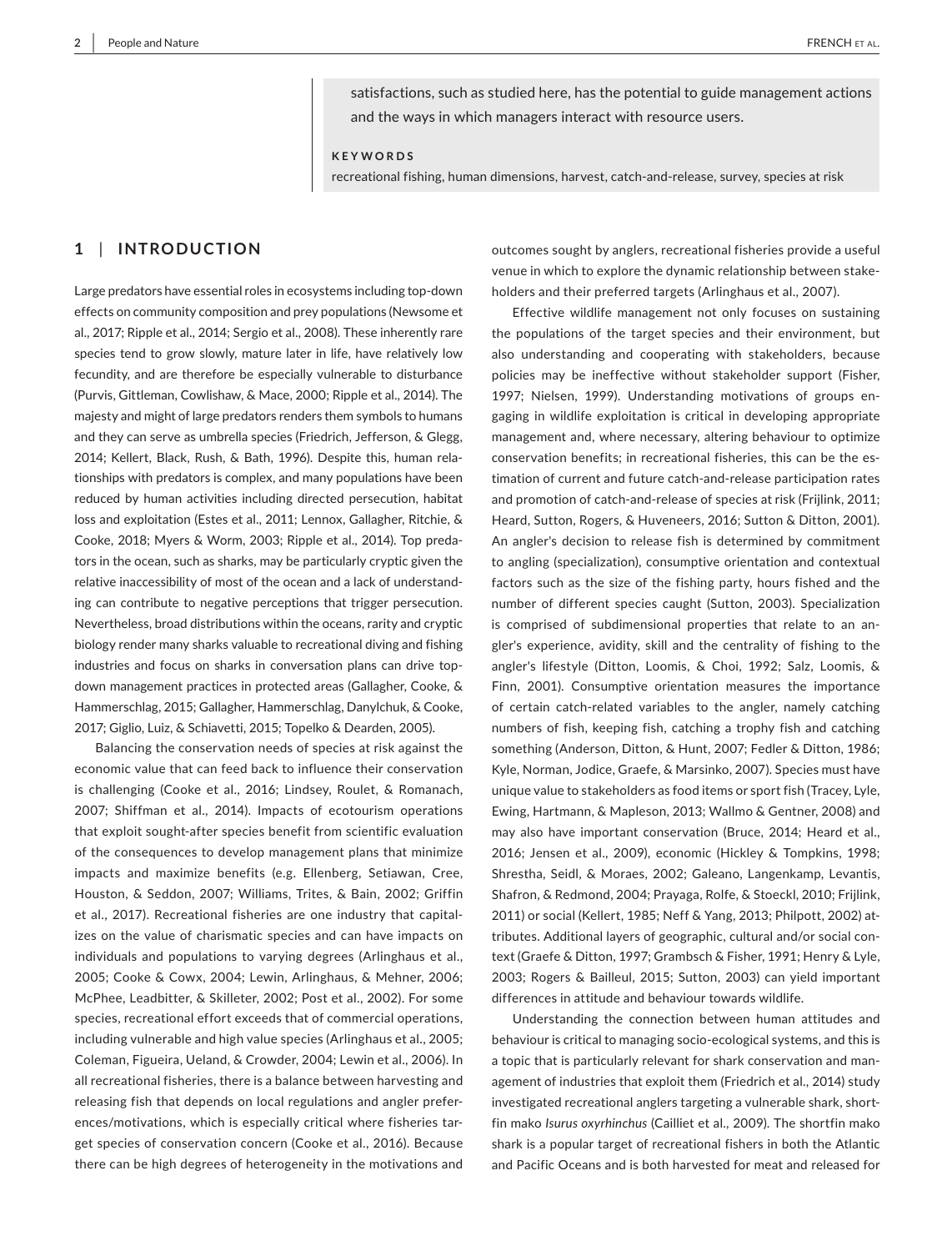sport (Stevens, 2008; Wells & Davie, 1985). In this study the characteristics and motivations of Australian anglers were established from responses to an online survey administered to identify specializa‐ tion, consumptive orientation, and motivations for catching, keeping and releasing shortfin mako sharks. Jurisdictional comparisons were made to investigate regional differences in norms. This study contributes to understanding how humans perceive predators, specifi‐ cally one that is listed as vulnerable, and how the perception of the species contributes to the behaviour of the individual. Thus, findings will fill a key knowledge gap for enhancing sustainable management and conservation of predator populations at a time when there is an urgent need to understand the human dimension of such systems.

# **2** | **METHODS**

## **2.1** | **Fishery**

The shortfin mako shark is the most important target species of shark for recreational game fishers in the south‐eastern states of Australia (New South Wales [NSW], Victoria [Vic], Tasmania [Tas] and South Australia [SA]; Rogers and Bailleul, 2015). It is not only targeted for its 'fighting' abilities but also coveted for consump‐ tion (Stevens, 2008; Wells & Davie, 1985). Following population declines in the northern hemisphere, the mako shark was regis‐ tered as 'Vulnerable' by the International Union for Conservation of Nature (IUCN) on their Red List and 'migratory' by the Convention on the Conservation of Migratory Species (CMS). In 2010 Australia listed shortfin mako as a protected species under the Environment Protection and Biodiversity Conservation (EPBC) Act. Under this listing, it became an offence to target, catch, kill or injure this species in Australian waters. However, the listing was petitioned against by the recreational fishing sector and subsequently amendments were made to allow the species to be targeted and harvested by recreational anglers only (DEWHA, 2010). Targeted commercial fishing for shortfin mako remains prohibited in Australian waters. Management of recreational fishing in Australia is the responsibility of the States and Territories, with regulations for shortfin mako shark similar be‐ tween most jurisdictions, namely a daily bag limit of one mako per person but no size limit. Core to the petitioning from the recreational sector was the argument that population-scale impacts of the recreational fishery are likely minimal and in any case most of the sharks are released (Bruce, 2014; Rogers and Bailleul, 2015). While postrelease survival of line caught shortfin mako shark is high (~90%; French, Lyle, Tracey, Currie, & Semmens, 2015), assumptions about the catch‐and‐release behaviours of anglers require empirical data to strengthen fisheries management for this species.

## **2.2** | **Fisher survey**

A structured questionnaire was designed using the [www.survey](http://www.surveymonkey.com)‐ [monkey.com](http://www.surveymonkey.com) online platform and distributed as a web‐based survey targeted at anglers who had caught and/or targeted mako sharks in the previous 12 months. The questionnaire was pilot tested with a

small group of experienced recreational fishers to refine questionnaire structure and flow and to address potential misunderstanding or ambiguities in the questions prior to its implementation.

The questionnaire was accessible online between May and September 2014 and was promoted via game-fishing web forums, social media (Facebook.com pages associated with game fishing, fisher‐ ies management and the 'post boost' function via [www.facebook.com](http://www.facebook.com) using key words such as mako shark, recreational fishing, game fish‐ ing, catch‐and‐release fishing) and affiliated Game Fishing Association Australia (GFAA) clubs in Tasmania, Victoria and NSW. The survey was also promoted by Australian game fishing identities via social media. A prize of fishing gear was offered as an incentive to complete the ques‐ tionnaire. The 'snowball' approach adopted here comes with a number of biases but has been applied in the social sciences and fisheries lit‐ erature to collect data on human dimensions (e.g. Hasler et al., 2011; Peterson & Carothers, 2013). Internet surveys are vulnerable to bias towards certain age, ethnic and socioeconomic groups (Duba & Nobile, 2010; Vaske, Jacobs, Sijtsma, & Beaman, 2011). However, given the na‐ ture of our target audience, the pool of potential respondents is inherently limited and we selected the approach because it was most likely to reach the target group in a way that would encourage participation.

# **2.3** | **Questionnaire design**

The questionnaire included three sections relevant to this study; 'catch‐and‐release preferences', 'specialization and consumptive orientation', and 'fishing motivation and behaviour'. The survey also included demographic profiling information and additional sections that are reported elsewhere. All questions related to perceptions and attitude offered the response 'unsure/don't know', but these responses were excluded from analysis.

# **2.3.1** | **Fishing for makos and catch‐and‐release preferences**

This section examined the motivations and preferences associated with fishing for mako sharks and catch‐and‐release behaviour. Respondents were presented with eight reasons to explain their in‐ terest in fishing for mako sharks and asked to rate each on along a five-point Likert scale of importance, with  $1 =$  not at all important, 2 = slightly important, 3 = moderately important, 4 = important and 5 = very important. Respondents were then asked to rate which of five statements best described their fishing behaviour for mako shark. The statements included 'I release all of the mako sharks I catch', 'I mainly practise voluntary catch‐and‐release fishing, but will retain the occasional mako shark', 'I practise voluntary catch‐and‐ release and harvest fishing equally for mako shark', 'I mainly keep makos, but will voluntarily practise catch‐and‐release fishing on occasions' and 'I never release a mako shark unless I have to'. This stated fishing behaviour is referred to as the angler's 'release phi‐ losophy' throughout this text. Anglers were then asked to rate their agreement on a five-point scale (with  $1 =$  strongly disagree,  $2 =$  disagree,  $3$  = neutral,  $4$  = agree and  $5$  = strongly agree) with six possible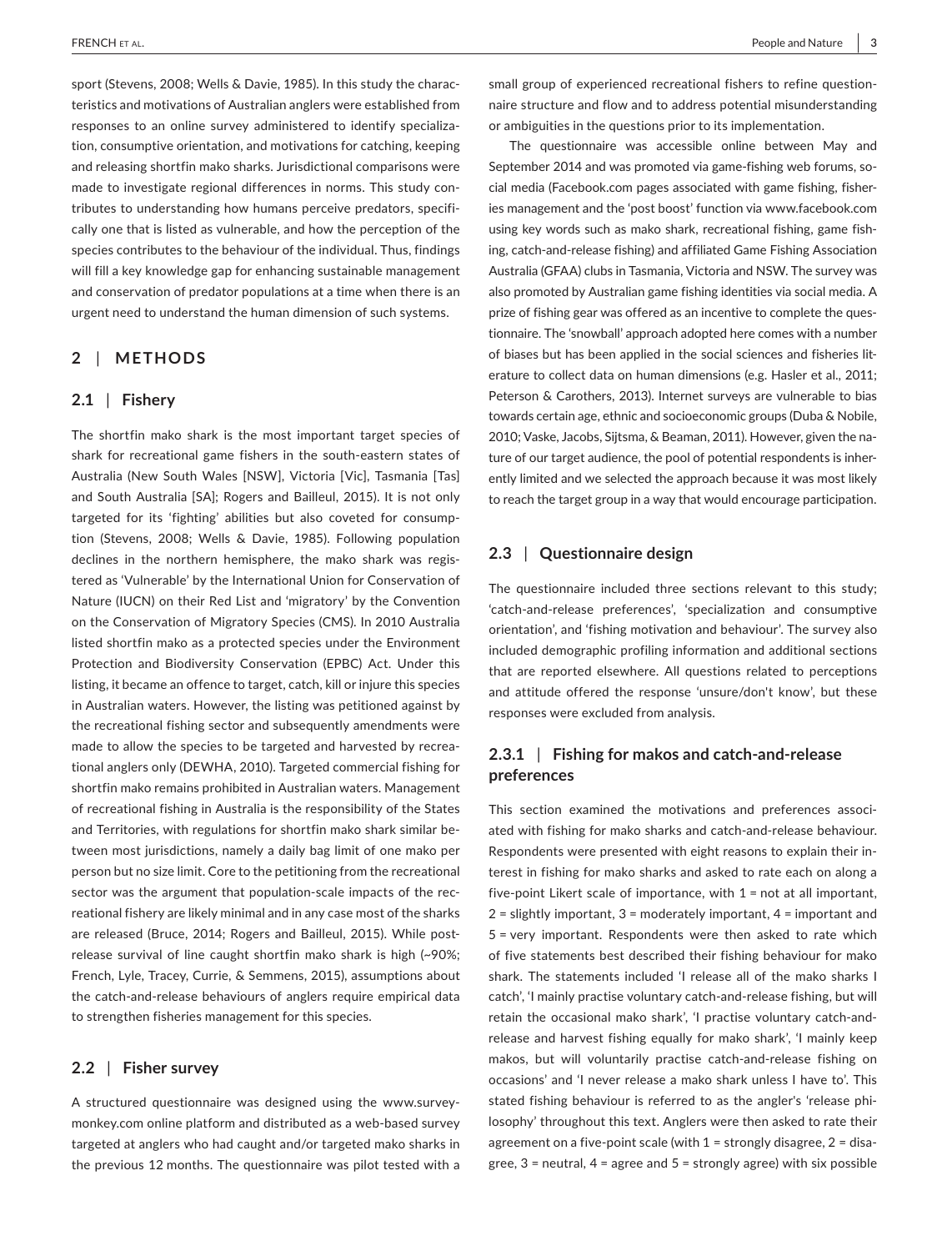reasons for releasing sharks that could have been legally retained, and six possible reasons for keeping sharks that could have been re‐ leased. Respondents who indicated that they either always released or never voluntarily released their catch were only presented with the six statements applicable to their situation.

Respondents were also asked to report the total number of mako sharks caught and total number released in the previous 12 months; this response allowed comparisons to be made with their release philosophy and 'revealed' behaviour.

## **2.3.2** | **Specialization and consumptive orientation**

Specialization was measured using a scale modified from that used by Sutton and Ditton (2001) which incorporates previous experience and centrality to lifestyle components. As a measure of experience anglers were asked to estimate their fishing experience in years, the number of days they had fished in salt water in the previous 12 months and the number of days they had spent fishing for mako sharks during the same period. The measurement of centrality to lifestyle incorporated the number of subscriptions to fishing related magazines, the respondent's self‐perceived skill level, the importance of fishing relative to other outdoor activities and the importance of fishing for makos relative to other types of fishing. Self‐perceived skill in targeting mako sharks when compared with other game fishers was assessed on a three point scale of  $0 =$  less skilled,  $1 =$  equally skilled or 2 = more skilled. Importance of fishing in general and fishing for makos was assessed on a four-point scale, where  $1$  = the only outdoor activity/type of fishing, 2 = the most important outdoor activ‐ ity/type of fishing, 3 = the second important outdoor activity/type of fishing and 4 = one of many outdoor activities/types of fishing.

Consumptive orientation was measured using a scale modified from that first utilized by Graefe (1980) and subsequently refined by others (e.g.: Sutton & Ditton, 2001; Anderson et al., 2007; Kyle et al., 2007; Frijlink, 2011). The current study omitted some repetitive questions from existing scales to form a final nine question scale. Two questions relate to 'catching something', one question to 'catch‐ ing numbers', three questions to 'catching a trophy' and three ques‐ tions to 'keeping the catch'. This nine‐item scale was presented to respondents twice, initially worded to apply to recreational fishing in general and the second time worded specifically to apply to fishing for makos. This was done to investigate whether consumptive ori‐ entation differs between general fishing activities and the targeting of mako sharks. Respondents were asked to rate their agreement to each statement on a five‐point scale (with 1 = strongly disagree,  $2 =$  disagree,  $3 =$  neutral,  $4 =$  agree and  $5 =$  strongly agree).

# **2.3.3** | **Respondent profiling and demographics**

Basic demographic information including the angler's age, gen‐ der, employment status, education status, state of residence and whether or not they belonged to a fishing club was collected for each respondent. State of residence and club membership status were used as grouping variables in the analysis.

## **2.4** | **Analysis**

#### **2.4.1** | **Creating valid scales**

The scales for specialization and consumptive orientation were based on frameworks presented in Sutton and Ditton (2001). Fit of these frameworks to the data was investigated using confirma‐ tory factor analysis (CFA; Anderson et al., 2007; Kyle et al., 2007), with an acceptable model fit based on criteria recommended by Hu and Bentler (1999) and Schreiber, Nora, Stage, Barlow, and King (2006). CFA is widely used for examining relationships be‐ tween Likert‐type variables (Flora & Curran, 2004). Prior to the CFA, the general and specific consumptive orientation scales were tested for multivariate normality using the MVN package (Korkmaz, Goksuluk, & Zararsiz, 2014) and subsequently diago‐ nally weighted least squares (DWLS) was chosen as the estima‐ tion method for use in the CFA (Mindrila, 2010). The CFA model was carried out using the Lavaan package (Rosseel, 2012) in R (R Core Team, 2014). Factor loadings, *z*‐values and measure of inter‐ nal consistency (Cronbach's alpha or Spearman's coefficient where appropriate) are presented. Where an acceptable model fit was found, new parameters were created representing each dimension by averaging its constituent variables. Throughout the manuscript means are presented ±standard deviation.

# **2.4.2** | **Comparisons among groups**

Catch‐and‐release behaviour, specialization, consumptive ori‐ entation, angler motivations and demographics were compared between club and non‐members using independent sample non‐ parametric Mann–Whitney *U* tests and between states using Kruskal–Wallis *H* tests. Significant results from Kruskal–Wallis tests were followed up by pairwise comparisons with p values ad‐ justed using the Bonferroni–Dunn method (Dunn, 1964; Pohlert, 2014). Paired Wilcoxon tests were used to compare angler re‐ sponses between general and mako‐specific consumptive orien‐ tation scales. Linear regression was used to test the relationship between the days spent fishing for mako and the percentage of sharks released. Spearman's rho was used to examine the rela‐ tionship between the reported percentage of sharks released during the previous 12 months and the respondent's stated 're‐ lease philosophy' (categories range from 1 'I release all of the mako sharks I catch' to 5 'I never release a mako shark unless I have to').

# **3** | **RESULTS**

# **3.1** | **Description of the sample population**

A total of 325 survey responses were received, 2 of which were ex‐ cluded because they were not completed correctly and a further 36 were excluded prior to analysis due to the respondents reporting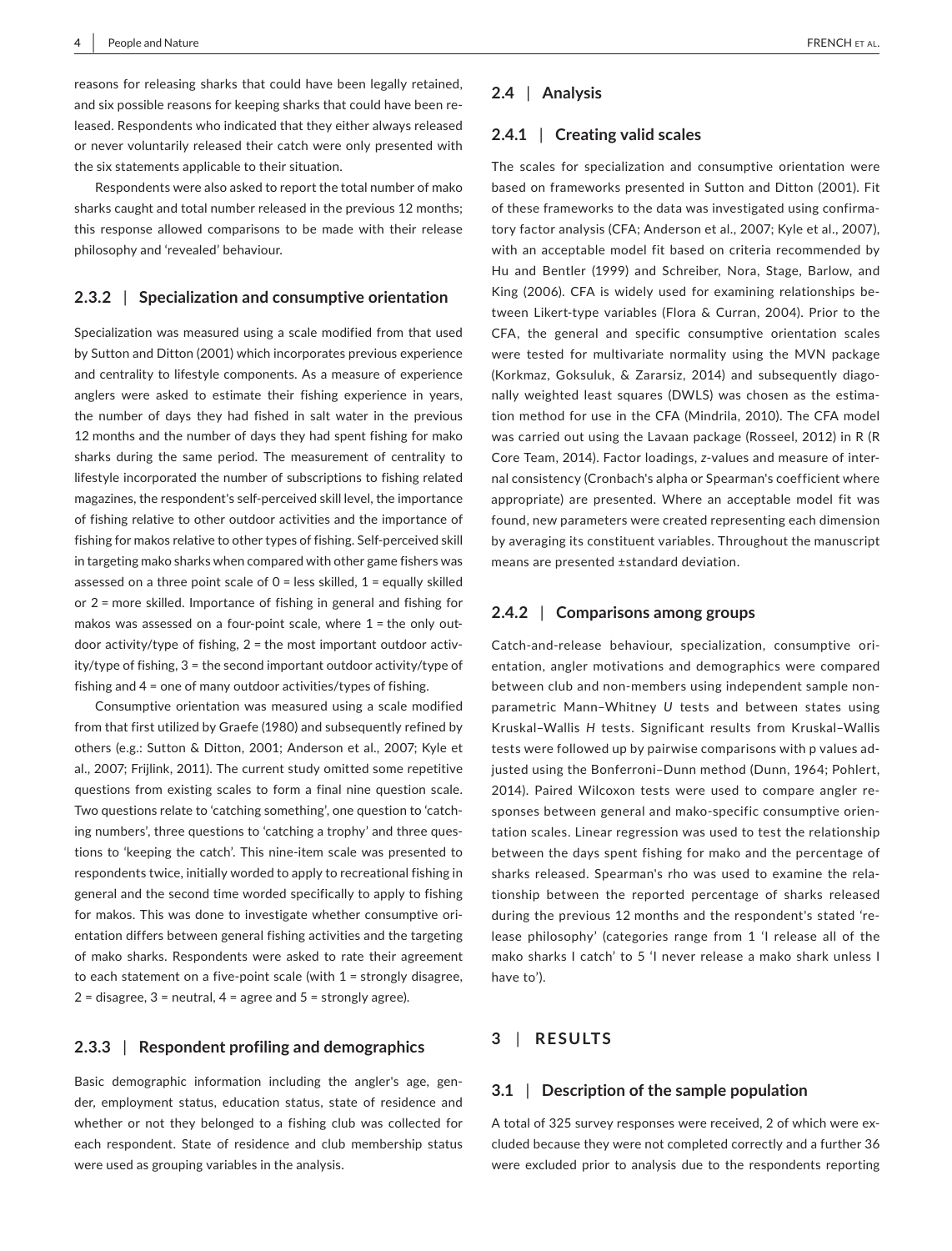spending no days targeting makos and a nil catch of mako sharks in the previous 12 months. Respondents who reported not targeting makos during the previous 12 months but reported catching the spe‐ cies were, however, included in the analyses.

Of the 287 remaining respondents, 107 (37%) were members of fishing clubs, 165 (57%) reported having no affiliation with any fishing clubs or organizations (5% abstained). The distribution of re‐ spondents was roughly equal between NSW, Vic and Tas (*n* = 82, 74 and 112 respectively), with 4 anglers responding from SA and 15 not answering this question. SA anglers and respondents who failed to specify their location were omitted from all further comparisons by state. All respondents were male.

Fishing club members  $(38 \pm 12 \text{ years})$  were significantly older than non‐members (34 ± 11 years; *W* = 4,568, *p* = 0.01; 70 of 287 respondents abstained from providing individual demographic data; Table S1). No significant differences in education or employment status existed between club members and non-members or between state of residence.

# **3.2** | **Survey results**

# **3.2.1** | **Angler motivations**

There were very few differences between club and non‐club mem‐ bers regarding their interest and motivation in fishing for mako sharks therefore, they are presented together(Figure 1). Anglers reported being predominantly motivated by the catch-based experiences, especially the jumping, fighting and challenge of fishing for these large predators (Figure 1). Although it was generally re‐ ported to be less important to the fishing experience, some anglers

**TABLE 1** Summary information relating to an angler's motivations for releasing mako sharks that they could have legally kept. The mean and median range are from 1 (strongly disagree) to 5 (strongly agree) with 3 representing 'neutral'

| <b>Motivations for</b><br>releasing mako sharks | State/Club member | Mean | SD   | Median         | Kruskal-Wallis/<br>Mann-Whitney | $\boldsymbol{p}$ | <b>Pairwise comparisons</b> | p       |
|-------------------------------------------------|-------------------|------|------|----------------|---------------------------------|------------------|-----------------------------|---------|
| I don't like to eat mako                        | <b>NSW</b>        | 2.65 | 1.28 | 3              | $H = 21.302$                    | < 0.001          | NSW - Vic                   | 0.001   |
| shark                                           | Vic               | 1.88 | 0.87 | $\overline{2}$ |                                 |                  | NSW - Tas                   | < 0.001 |
|                                                 | Tas               | 1.84 | 0.92 | $\overline{2}$ |                                 |                  | $Vic$ - Tas                 | 1.00    |
|                                                 | Club member       | 2.06 | 1.09 | $\overline{2}$ | $W = 6,586$                     | 0.681            |                             |         |
|                                                 | Not member        | 2.12 | 1.10 | $\overline{2}$ |                                 |                  |                             |         |
| I have already caught                           | <b>NSW</b>        | 3.47 | 1.13 | $\overline{4}$ | $H = 3.776$                     | 0.151            |                             |         |
| what I plan to eat                              | Vic               | 3.71 | 1.18 | $\overline{4}$ |                                 |                  |                             |         |
|                                                 | Tas               | 3.78 | 1.05 | $\overline{4}$ |                                 |                  |                             |         |
|                                                 | Club member       | 3.79 | 1.04 | $\overline{4}$ | $W = 5,927$                     | 0.325            |                             |         |
|                                                 | Not member        | 3.62 | 1.16 | $\overline{4}$ |                                 |                  |                             |         |
| I have an interest in                           | <b>NSW</b>        | 4.33 | 0.76 | $\overline{4}$ | $H = 0.682$                     | 0.711            |                             |         |
| conservation fishing                            | Vic               | 4.19 | 0.89 | $\overline{4}$ |                                 |                  |                             |         |
|                                                 | Tas               | 4.30 | 0.72 | $\overline{4}$ |                                 |                  |                             |         |
|                                                 | Club member       | 4.29 | 0.78 | $\overline{4}$ | $W = 7,079$                     | 0.807            |                             |         |
|                                                 | Not member        | 4.27 | 0.78 | $\overline{4}$ |                                 |                  |                             |         |
| I enjoy the sport of                            | <b>NSW</b>        | 4.36 | 0.73 | $\overline{4}$ | $H = 6.882$                     | 0.032            | NSW - Vic                   | 0.079   |
| catch-and-release<br>fishing                    | Vic               | 4.03 | 0.91 | $\overline{4}$ |                                 |                  | NSW - Tas                   | 1.00    |
|                                                 | Tas               | 4.36 | 0.73 | $\overline{4}$ |                                 |                  | $Vic$ – Tas                 | 0.049   |
|                                                 | Club member       | 4.34 | 0.70 | $\overline{4}$ | $W = 6,733.5$                   | 0.399            |                             |         |
|                                                 | Not member        | 4.22 | 0.85 | $\overline{4}$ |                                 |                  |                             |         |
| I have reached my                               | <b>NSW</b>        | 2.73 | 1.40 | 3              | $H = 7.318$                     | 0.025            | NSW - Vic                   | 0.074   |
| bag/possession limit                            | Vic               | 3.31 | 1.29 | 3              |                                 |                  | NSW - Tas                   | 1.000   |
|                                                 | Tas               | 2.74 | 1.41 | 3              |                                 |                  | $Vic$ - Tas                 | 0.037   |
|                                                 | Club member       | 2.81 | 1.48 | 3              | $W = 6,178$                     | 0.351            |                             |         |
|                                                 | Not member        | 2.98 | 1.32 | 3              |                                 |                  |                             |         |
| I am trying to win a tag                        | <b>NSW</b>        | 3.16 | 1.25 | 3              | $H = 3.038$                     | 0.218            |                             |         |
| and release-based                               | Vic               | 2.77 | 1.25 | 3              |                                 |                  |                             |         |
| competition                                     | Tas               | 3.04 | 1.34 | 3              |                                 |                  |                             |         |
|                                                 | Club member       | 3.57 | 1.22 | $\overline{4}$ | $W = 2,416.5$                   | < 0.001          |                             |         |
|                                                 | Not member        | 2.45 | 1.11 | 2.5            |                                 |                  |                             |         |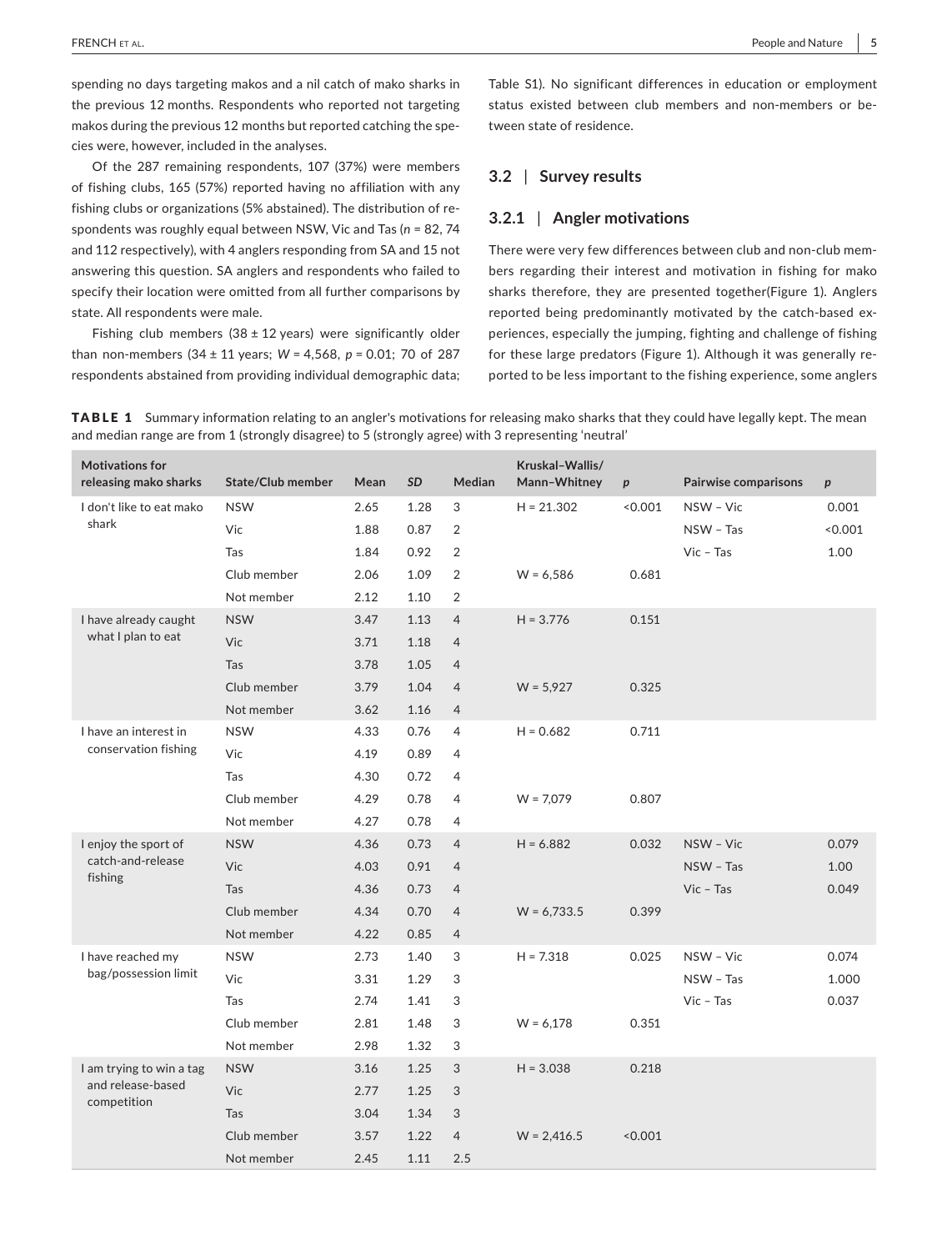| <b>Motivations for keeping</b><br>mako sharks   | <b>State/Club member</b> | Mean | SD   | <b>Median</b>  | Kruskal-Wallis/<br>Mann-Whitney | $\boldsymbol{p}$ | <b>Pairwise comparisons</b> | $\boldsymbol{p}$ |
|-------------------------------------------------|--------------------------|------|------|----------------|---------------------------------|------------------|-----------------------------|------------------|
| I believe the shark will<br>not survive release | <b>NSW</b>               | 2.81 | 1.37 | 3              | $H = 2.907$                     | 0.233            |                             |                  |
|                                                 | Vic                      | 3.19 | 1.42 | 3              |                                 |                  |                             |                  |
|                                                 | Tas                      | 2.90 | 1.45 | 3              |                                 |                  |                             |                  |
|                                                 | Club member              | 2.99 | 1.50 | 3              | $W = 6,434.5$                   | 0.674            |                             |                  |
|                                                 | Not member               | 2.92 | 1.37 | 3              |                                 |                  |                             |                  |
| I am fishing for a                              | <b>NSW</b>               | 2.39 | 1.23 | $\overline{2}$ | $H = 4.293$                     | 0.116            |                             |                  |
| trophy-sized shark                              | Vic                      | 2.67 | 1.16 | 3              |                                 |                  |                             |                  |
|                                                 | Tas                      | 2.28 | 1.17 | $\overline{2}$ |                                 |                  |                             |                  |
|                                                 | Club member              | 2.73 | 1.28 | $\sqrt{3}$     | $W = 4,748$                     | 0.001            |                             |                  |
|                                                 | Not member               | 2.20 | 1.06 | $\overline{2}$ |                                 |                  |                             |                  |
| I am trying to win a                            | <b>NSW</b>               | 2.84 | 1.39 | 3              | $H = 0.941$                     | 0.624            |                             |                  |
| weight-based fishing<br>competition             | Vic                      | 2.62 | 1.14 | 2.5            |                                 |                  |                             |                  |
|                                                 | Tas                      | 2.65 | 1.28 | 3              |                                 |                  |                             |                  |
|                                                 | Club member              | 3.09 | 1.30 | 3              | $W = 3,646.5$                   | < 0.001          |                             |                  |
|                                                 | Not member               | 2.35 | 1.16 | 2              |                                 |                  |                             |                  |
| I am fishing for food                           | <b>NSW</b>               | 3.03 | 1.32 | 3              | $H = 12.307$                    | 0.002            | NSW - Vic                   | 0.05             |
|                                                 | Vic                      | 3.58 | 1.18 | $\overline{4}$ |                                 |                  | NSW - Tas                   | 0.001            |
|                                                 | Tas                      | 3.73 | 1.09 | $\overline{4}$ |                                 |                  | $Vic$ – Tas                 | 1.00             |
|                                                 | Club member              | 3.38 | 1.22 | $\overline{4}$ | $W = 6,955.5$                   | 0.254            |                             |                  |
|                                                 | Not member               | 3.54 | 1.21 | $\overline{4}$ |                                 |                  |                             |                  |
| Whenever it is legal to                         | <b>NSW</b>               | 2.11 | 1.11 | $\overline{2}$ | $H = 5.608$                     | 0.060            |                             |                  |
| do so                                           | Vic                      | 2.58 | 1.21 | 2              |                                 |                  |                             |                  |
|                                                 | Tas                      | 2.24 | 1.17 | 2              |                                 |                  |                             |                  |
|                                                 | Club member              | 2.26 | 1.18 | $\overline{2}$ | $W = 6,266$                     | 0.674            |                             |                  |
|                                                 | Not member               | 2.33 | 1.18 | 2              |                                 |                  |                             |                  |
| I don't catch many mako                         | <b>NSW</b>               | 3.02 | 1.27 | 3              | $H = 2.176$                     | 0.336            |                             |                  |
| sharks in a year                                | Vic                      | 3.38 | 1.23 | $\sqrt{3}$     |                                 |                  |                             |                  |
|                                                 | Tas                      | 3.15 | 1.25 | 3              |                                 |                  |                             |                  |
|                                                 | Club member              | 2.96 | 1.37 | 3              | $W = 7,325.5$                   | 0.023            |                             |                  |
|                                                 | Not member               | 3.36 | 1.14 | $\overline{4}$ |                                 |                  |                             |                  |

TABLE 2 Summary information relating to an angler's motivations for keeping mako sharks. The mean and median range are from 1 (strongly disagree) to 5 (strongly agree) with 3 representing 'neutral'

reported being motivated by the high quality meat of mako sharks. However, the level of motivation for harvesting mako sharks varied among states, with NSW anglers reporting less importance to the challenge of catching mako shark, the size of the shark, the quality of the flesh for eating and the satisfaction gained from weighing in a large shark than anglers from the other states. However,

There were some differences in reported motivations for keeping and/or releasing mako sharks between club and non‐ club members. Specifically, club members reported that they were more likely to release makos when trying to win tag and release‐based competitions (Table 1) and more likely to keep mako sharks when fishing for a trophy fish and trying to win weight-based competitions (Table 2). By contrast, non-members reported that they were more likely to keep sharks because they caught very few individuals per year.

New South Wales anglers rated fishing for food as a less import‐ ant motivation for keeping captured mako sharks than both Vic and Tas anglers (Table 2). Correspondingly, Vic and Tas anglers expressed more disagreement with releasing mako sharks because they do not like to eat them than did NSW anglers (Table 1). Tas anglers were also found to assign higher importance to the sport of catch‐and‐release fishing and lower importance to reaching bag limits as a motivation for release compared to Vic anglers (Table 1).

#### **3.2.2** | **Catch‐and‐release**

Respondents reported catching 871 shortfin mako sharks (mean of 3 per angler) in the 12 months prior to the survey, 636 (73%) of which were released. There was some evidence for differences in mean catches among states but they were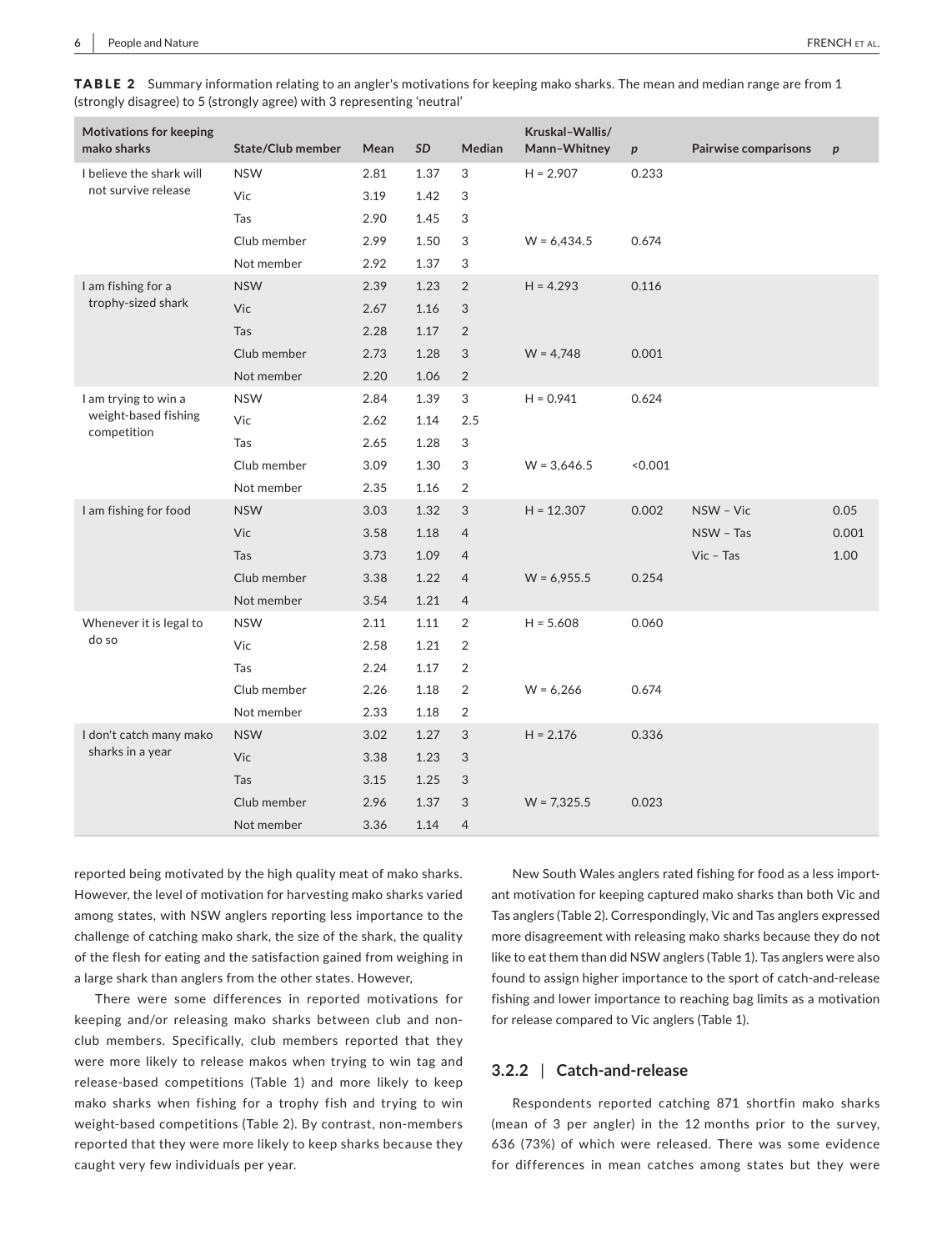

TABLE 3 Shortfin mako shark *Isurus oxyrinchus* catch‐and‐release philosophy and outcomes for anglers from New South Wales, Victoria and Tasmania states of Australia. Release Philosophy was measured when respondents best described their fishing method as: I release all of the mako sharks I catch (1), I mainly practise catch-and-release fishing, but will retain the occasional mako (2), I practise voluntary catch-andrelease fishing, and harvest fishing equally for mako sharks (3), I mainly keep makos, but will voluntarily practise catch‐and‐release on occasion (4), and I never release a mako shark unless I have to (5)

| Catch or release parameter                                        | State/Club<br>member | Mean  | <b>SD</b> | Median         | Kruskal-Wallis/<br>Mann-Whitney | $\boldsymbol{p}$ | Pairwise<br>compari-<br>sons | p        |
|-------------------------------------------------------------------|----------------------|-------|-----------|----------------|---------------------------------|------------------|------------------------------|----------|
| In the last 12 months, how many<br>mako sharks did you personally | <b>NSW</b>           | 3.32  | 4.37      | $\overline{2}$ | $H = 4.928$                     | 0.085            |                              |          |
|                                                                   | Vic                  | 2.27  | 3.26      | $\mathbf{1}$   |                                 |                  |                              |          |
| catch, whether you kept or<br>released them?                      | Tas                  | 3.11  | 4.20      | $\overline{2}$ |                                 |                  |                              |          |
|                                                                   | Club member          | 4.07  | 4.62      | 3              | $W = 6,445.5$                   | 0.0001           |                              |          |
|                                                                   | Not member           | 2.21  | 3.37      | 1              |                                 |                  |                              |          |
| In the last 12 months, how many                                   | <b>NSW</b>           | 2.82  | 4.10      | $\overline{2}$ | $H = 11.978$                    | 0.002            | NSW - Vic                    | 0.0016   |
| of the mako sharks that you<br>caught did you release?            | Vic                  | 1.32  | 2.34      | $\mathsf{O}$   |                                 |                  | NSW - Tas                    | 0.174    |
|                                                                   | Tas                  | 2.15  | 3.69      | $\mathbf{1}$   |                                 |                  | $Vic$ - Tas                  | 0.187    |
|                                                                   | Club member          | 2.95  | 4.01      | $\overline{2}$ | $W = 6.645$                     | 0.0003           |                              |          |
|                                                                   | Not member           | 1.59  | 3.07      | $\mathbf{1}$   |                                 |                  |                              |          |
| Percentage of sharks released                                     | <b>NSW</b>           | 82.35 | 30.69     | 100            | $H = 26.563$                    | < 0.0001         | NSW - Vic                    | < 0.0001 |
|                                                                   | Vic                  | 50.73 | 39.02     | 50             |                                 |                  | NSW - Tas                    | < 0.0001 |
|                                                                   | Tas                  | 58.99 | 38.36     | 66.67          |                                 |                  | $Vic$ - Tas                  | 0.85     |
|                                                                   | Club member          | 67.18 | 34.63     | 79.29          | $W = 4.896.5$                   | 0.800            |                              |          |
|                                                                   | Not member           | 62.34 | 40.67     | 75             |                                 |                  |                              |          |
| Release philosophy                                                | <b>NSW</b>           | 1.88  | 0.85      | $\overline{2}$ | $H = 40.018$                    | < 0.0001         | NSW - Vic                    | < 0.0001 |
|                                                                   | Vic                  | 2.79  | 0.96      | 3              |                                 |                  | NSW - Tas                    | < 0.0001 |
|                                                                   | Tas                  | 2.48  | 0.97      | $\overline{2}$ |                                 |                  | $Vic$ – Tas                  | 0.084    |
|                                                                   | Club member          | 2.37  | 0.97      | $\overline{2}$ | $W = 7,291.5$                   | 0.987            |                              |          |
|                                                                   | Not member           | 2.38  | 1.00      | $\overline{2}$ |                                 |                  |                              |          |

not significant (*H* = 4.93, *p* = 0.08; Table 3). There were, how‐ ever, significant differences among states in terms of the attitudes towards catch‐and‐release, which yielded significant differences in the number and percentage of makos released (Table 3). Based on statements about harvest and release pref‐ erences, an angler's stated release philosophy was a significant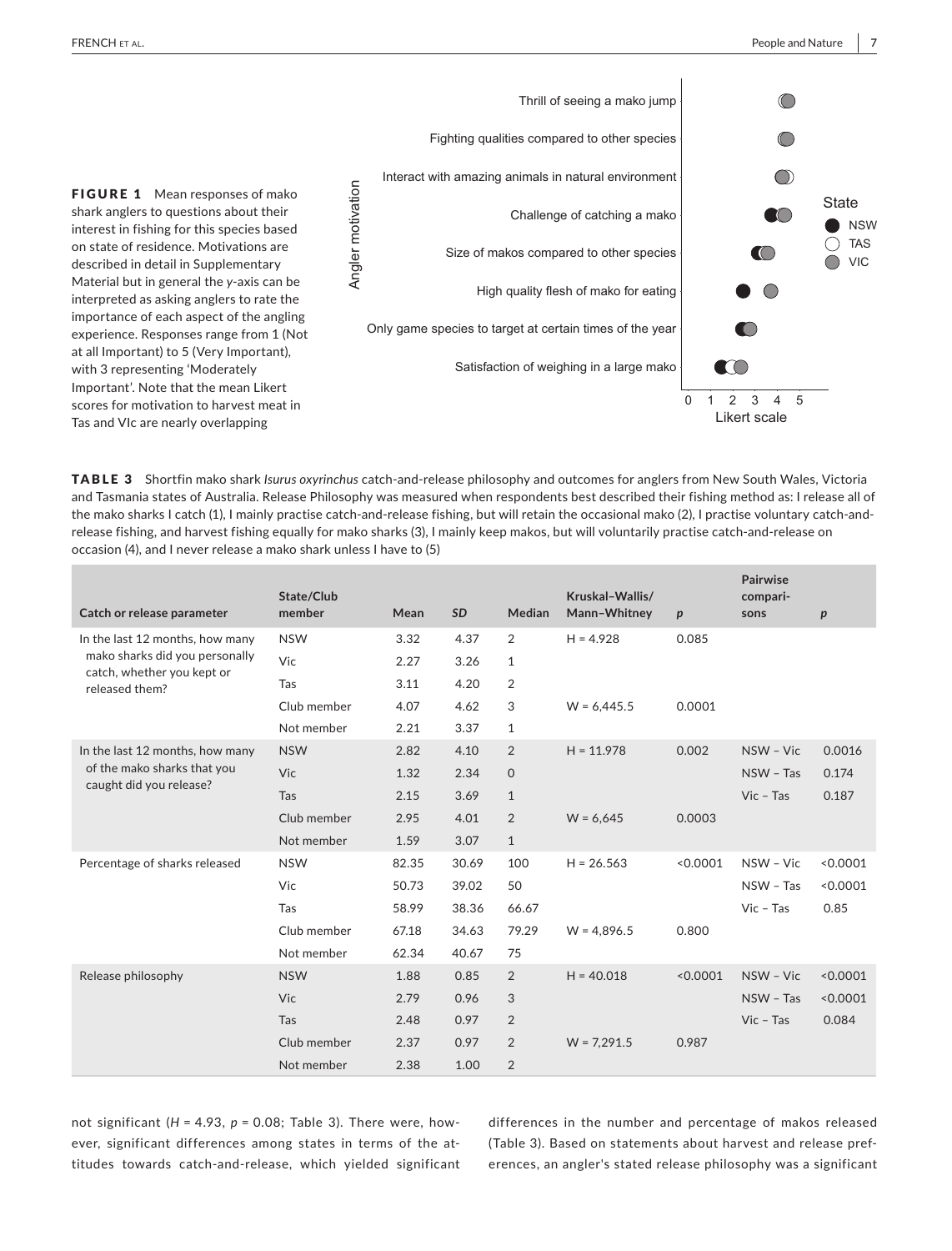predictor in the proportion of the shark catch being released (ρ = −0.58, *p* < 0.0001); therefore, 'revealed' and stated be‐ haviour were congruent in this study. On average, fishing club members reported to have caught significantly more makos than non-members (club  $4 \pm 5$  (*SD*), non-club  $2 \pm 3$ ; *W* = 6,446; *p* < 0.01) but with no difference in the percentage of sharks released between these two groups (club:  $67 \pm 35$ %, non-club: 62 ± 41%; *W* = 4,897, *p* = 0.80). Regionally, however, NSW an‐ glers  $(82 \pm 31%)$  released a significantly higher proportion of their catch than anglers from both Vic  $(51 \pm 39\%)$ ; pairwise comparison *p* < 0.01) and Tas (59 ± 38%; pairwise comparison  $p < 0.01$ ).

## **3.2.3** | **Specialization**

Respondents reported fishing a total of 2,143 angler‐days for mako in the previous 12 months (individual mean:  $7.5 \pm 9.3$  days), with no apparent relationship between the number of days spent fishing for mako and the percentage of sharks released (*F* = 2.392, *p* = 0.12). Factor analysis indicated that each component of the specialization index described too much of the variation to be collapsed into the sub‐dimensions of experience, avidity, skill and centrality to lifestyle. As such, each variable is examined individ‐ ually (Table 4).

Relative to non-members, fishing club members typically reported more years of fishing experience, fishing more days in a year specifically for mako (avidity), being more skilled, holding more fishing magazine subscriptions (centrality to lifestyle) and assigning slightly more importance to mako fishing amongst other types of fishing (Table 4). NSW anglers typically held more magazine sub‐ scriptions than Tas anglers; this was the only component of specialization to vary among states of residence (Table 4).

## **3.2.4** | **Consumptive orientation**

Components of consumptive orientation were suitable to be incorporated into their constituent scales evaluating the impor‐ tance of harvest, catching a trophy fish/mako, catching numbers of fish/mako and catching something. This was true for both general fishing activity and mako‐specific scales (Table 5). No significant differences were observed in any of the consumptive orientation dimensions between club membership and state of residence (Figure 2). In both general and specific scales, the pursuit of a tro‐ phy fish/mako shark was the factor with the highest agreement among anglers, followed by catching numbers of fish/mako sharks. Retaining the catch was the item with the lowest agreement for both scales. The mako‐specific scale prompted significantly less consumptive responses for three of the four domains when com‐ pared to the general fishing activities scale (Table 5). Specifically, when anglers were targeting mako sharks, there was less agree‐ ment with the importance of retaining sharks, catching trophy sharks and catching more sharks compared to general fishing ac‐ tivities (Table 6).

# **4** | **DISCUSSION**

This study revealed a geographic difference in motivations and catch‐and‐release behaviour of shortfin mako anglers coinciding with regional variation (at the level of the 'state' in Australia) in the value that anglers attributed to the species as a sport and table fish. Fishing club membership was indicative of angler specializa‐ tion; however, specialization was not indicative of catch‐and‐re‐ lease behaviour. These results reveal a disconnect among fishing club membership, specialization and catch-and-release behaviour, and show that geography (and likely corresponding cultural norms) influenced catch‐and‐release behaviour. Behaviour can be a product of attitude or ethos developed through experience; for example, Røskaft, Händel, Bjerke, and Kaltenborn (2007) ob‐ served generally negative perception of native carnivores among hunters in Norway; such information is important to comprehend user groups and develop acceptable and effective management. Although much research has been conducted to investigate atti‐ tudes towards terrestrial predators (Conforti & de Azevedo, 2003; Lescureux & Linnell, 2010; Romanach, Lindsey, & Woodreoffe, 2007; Røskaft et al., 2007; Suryawanshi, Bhatnagar, Redpath, & Mishra, 2013), less research has focused on people's perceptions of sharks. One study observed that sharks seem to be perceived as food fish; only 32% of American saltwater anglers disagreed that sharks are good to eat (Mcclellan Press et al., 2016). Nevertheless, most respondents in Mcclellan Press et al. (2016) agreed that sharks are positive for ecosystems and they commonly released sharks. This is at odds with our results; although we observed high release rates, we found anglers motivated to harvest sharks were more likely to harvest them. In relation to motivations for releas‐ ing sharks, the most agreement across groups was associated with an interest in conservation fishing and enjoyment in the sport of catch‐and‐release. The differences in motivations between club members and non‐members were predominantly linked to the statements that related to fishing competitions, which is unsur‐ prising given that only registered club members may participate in most tournaments in Australia. Club members were more likely to release mako sharks when trying to win tag‐based competitions and more likely to keep mako sharks when fishing for trophies and trying to win weight‐based competitions than were non‐mem‐ bers. This indicates that, at least for fishing club members, be‐ haviours may be modified by incentives provided during fishing competitions; however, as only club members may participate in these competitions, a large section of the angler population will remain unaffected by efforts to modify behaviours through these methods.

Our observation that release behaviour of anglers is influenced by their perceptions and motivations emphasizes the importance of educating participants. Understanding and appreciation of the eco‐ logical roles played by sharks and the threats confronted by them in a global context may be critical to programmes aiming to increase participation in catch-and-release (Mcclellan Press et al., 2016). However, this could still be challenging as Waylen, McGowan, Pawi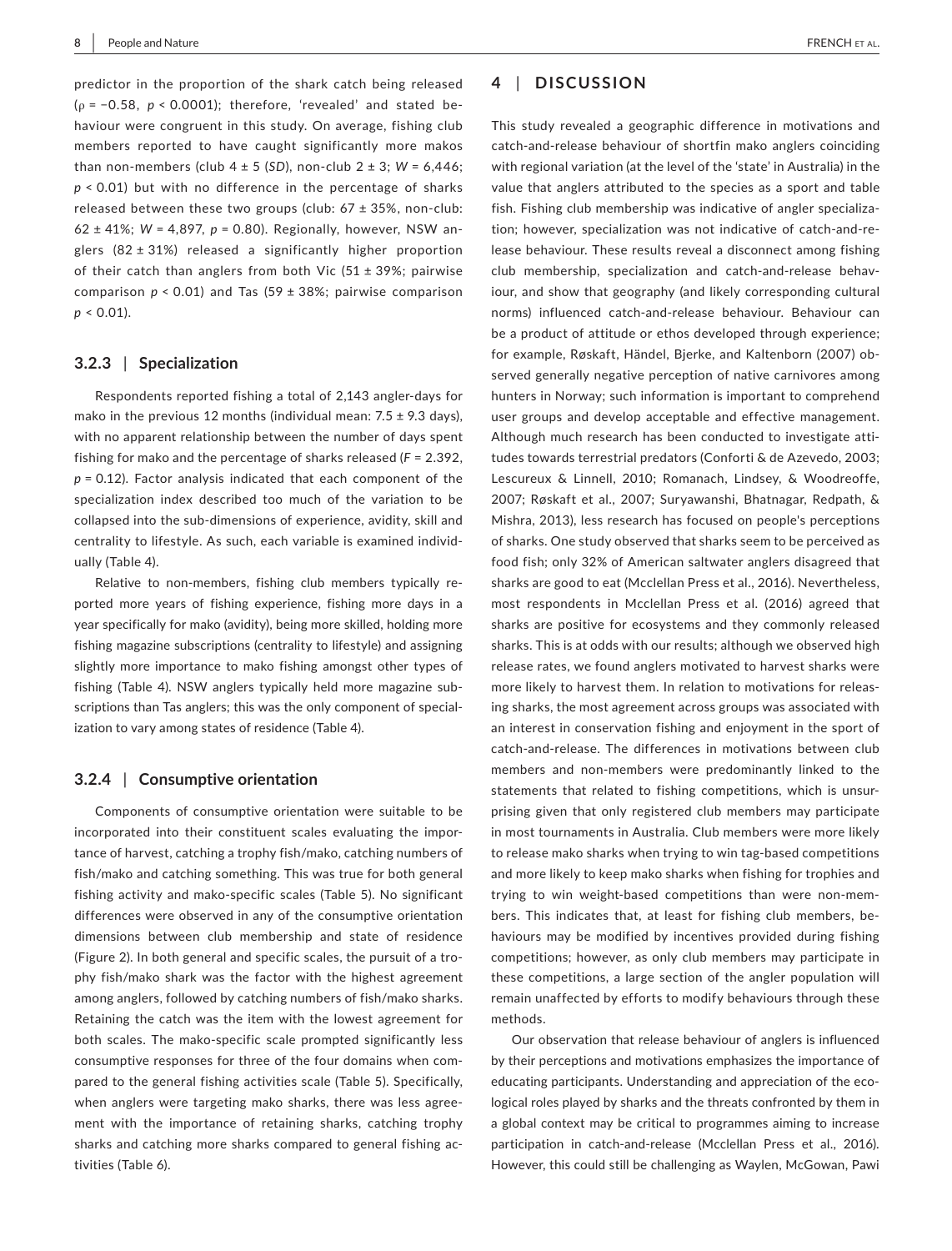TABLE 4 Specialization of Australian shortfin mako shark anglers. Measures of experience, avidity, self-reported skill, and centrality of fishing and mako shark fishing to the lifestyle. Self‐perceived skill level: anglers rated themselves either less (0), equally (1) or more (2) skilled than other game fishers when targeting mako sharks. b = Compared to other types of fishing, respondents rated mako fishing as either: the only type of fishing they do (1), the most important kind of fishing they do (2), the second most important type of fishing they do (3) or one of many types of fishing (4). c = Compared to other outdoor activities, respondents rated fishing as either: the only outdoor activity they participate in (1), their most important outdoor activity (2), second most important outdoor activity (3) or one of many activities they participate in (4)

| Specialization<br>parameter            | State/Club<br>member | Mean  | SD    | Median         | Kruskal-Wallis/<br>Mann-Whitney<br>statistics | p        | <b>Pairwise</b><br>comparisons | р     |
|----------------------------------------|----------------------|-------|-------|----------------|-----------------------------------------------|----------|--------------------------------|-------|
| Years of fishing                       | <b>NSW</b>           | 23.34 | 11.64 | 20             | $H = 0.9557$                                  | 0.620    |                                |       |
| experience                             | Vic                  | 21.81 | 11.63 | 20             |                                               |          |                                |       |
|                                        | Tas                  | 22.12 | 11.81 | 20             |                                               |          |                                |       |
|                                        | Club member          | 25.16 | 12.18 | 25             | $W = 6,888.5$                                 | 0.002    |                                |       |
|                                        | Not member           | 20.75 | 11.16 | 20             |                                               |          |                                |       |
| During the last                        | <b>NSW</b>           | 58.71 | 49.59 | 50             | $H = 2.429$                                   | 0.297    |                                |       |
| 12 months, how<br>many days have       | Vic                  | 51.30 | 47.88 | 38             |                                               |          |                                |       |
| you fished salt                        | Tas                  | 55.04 | 43.16 | 45.5           |                                               |          |                                |       |
| water, whether                         | Club member          | 55.93 | 41.72 | 42             | $W = 8,199$                                   | 0.319    |                                |       |
| you caught<br>anything or not?         | Not member           | 54.70 | 49.01 | 40             |                                               |          |                                |       |
| During the last                        | <b>NSW</b>           | 7.63  | 13.13 | 3              | $H = 4.427$                                   | 0.109    |                                |       |
| 12 months, how<br>many days did you    | Vic                  | 7.15  | 6.43  | 5              |                                               |          |                                |       |
| spend fishing for                      | Tas                  | 6.96  | 5.80  | 5              |                                               |          |                                |       |
| mako sharks,                           | Club member          | 9.08  | 11.92 | 6              | $W = 7,108.5$                                 | 0.006    |                                |       |
| whether you<br>caught any or not?      | Not member           | 6.05  | 5.65  | 4              |                                               |          |                                |       |
| Self-perceived skill                   | <b>NSW</b>           | 0.76  | 0.78  | $\mathbf{1}$   | $H = 2.4891$                                  | 0.288    |                                |       |
| level                                  | Vic                  | 0.93  | 0.76  | $\mathbf{1}$   |                                               |          |                                |       |
|                                        | Tas                  | 0.88  | 0.72  | $\mathbf{1}$   |                                               |          |                                |       |
|                                        | Club member          | 1.19  | 0.74  | $\mathbf{1}$   | $W = 5,377.5$                                 | < 0.0001 |                                |       |
|                                        | Not member           | 0.64  | 0.67  | $\mathbf{1}$   |                                               |          |                                |       |
| Importance of mako                     | <b>NSW</b>           | 3.96  | 0.25  | 4              | $H = 3.404$                                   | 0.182    |                                |       |
| fishing relative to<br>other types of  | Vic                  | 3.86  | 0.45  | 4              |                                               |          |                                |       |
| fishing                                | Tas                  | 3.90  | 0.42  | 4              |                                               |          |                                |       |
|                                        | Club member          | 3.85  | 0.51  | 4              | $W = 9,337.5$                                 | 0.049    |                                |       |
|                                        | Not member           | 3.95  | 0.27  | 4              |                                               |          |                                |       |
| Importance of                          | <b>NSW</b>           | 2.40  | 0.87  | $\overline{2}$ | $H = 3.4675$                                  | 0.177    |                                |       |
| fishing relative to<br>other outdoor   | Vic                  | 2.20  | 0.88  | $\overline{2}$ |                                               |          |                                |       |
| activities                             | Tas                  | 2.41  | 0.91  | $\overline{2}$ |                                               |          |                                |       |
|                                        | Club member          | 2.32  | 0.89  | $\overline{2}$ | $W = 9,081.5$                                 | 0.636    |                                |       |
|                                        | Not member           | 2.36  | 0.88  | $\overline{2}$ |                                               |          |                                |       |
| How many                               | <b>NSW</b>           | 0.76  | 0.82  | $\mathbf{1}$   | $H = 6.3665$                                  | 0.041    | NSW - Vic                      | 1.000 |
| subscriptions do<br>you currently have | Vic                  | 0.81  | 1.15  | 0              |                                               |          | NSW - Tas                      | 0.042 |
| to fishing related                     | Tas                  | 0.72  | 1.67  | 0              |                                               |          | $Vic$ - Tas                    | 0.377 |
| magazines?                             | Club member          | 0.88  | 1.09  | $\mathbf{1}$   | $W = 7,428$                                   | 0.014    |                                |       |
|                                        | Not member           | 0.68  | 1.43  | 0              |                                               |          |                                |       |

Study Group, and Milner‐Gulland (2009) observed that conservation awareness is not necessarily sufficient to change behaviours; they reported that Trinidadians recognized hunting as a threat to species at risk and simultaneously engaged in hunting as a popular pastime. This debate over the compatibility of conservation and exploitation is complex (Cooke et al., 2016; Lindsey et al., 2007; Shiffman et al.,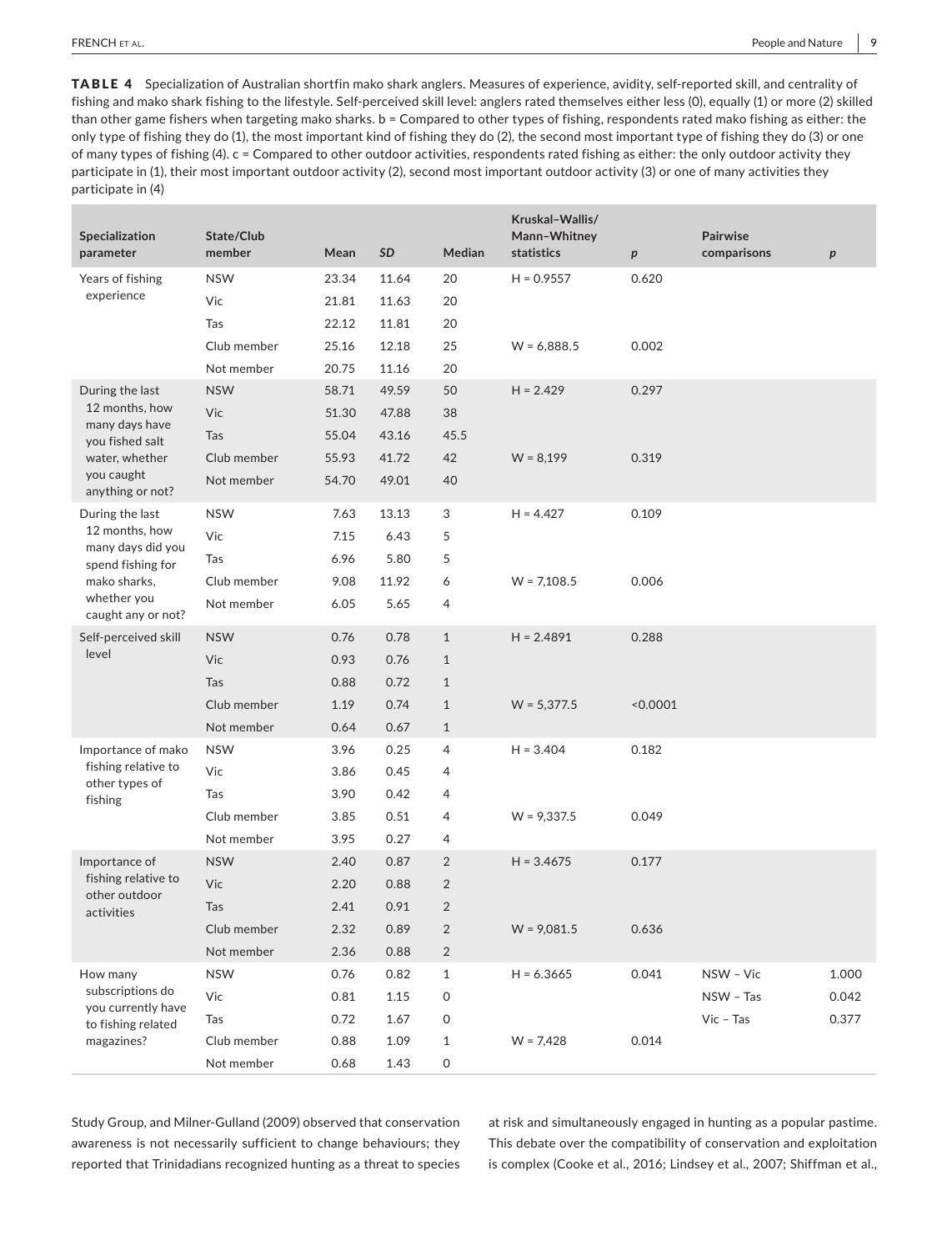| <b>Mako fishing</b>                                                               | Mean | SD   | Standardized<br>factor loading | z-value |
|-----------------------------------------------------------------------------------|------|------|--------------------------------|---------|
| Keeping Mako ( $\alpha$ = 0.76)                                                   | 2.16 | 0.87 |                                |         |
| I usually eat the mako sharks I<br>catch                                          | 2.88 | 1.34 | 0.540                          | 8.490   |
| I'm just as happy if I release the<br>mako sharks I catch <sup>a</sup>            | 1.69 | 0.85 | 0.665                          | 8.368   |
| Within legal limits, I prefer to<br>keep all the makos I catch                    | 1.91 | 1.00 | 0.965                          | 9.140   |
| Catching a Trophy Mako ( $\alpha$ = 0.66)                                         | 3.53 | 0.83 |                                |         |
| I would rather catch one big<br>mako than several small makos                     | 2.97 | 1.23 | 0.542                          | 9.269   |
| I'm happiest when I catch a<br>challenging mako shark                             | 4.18 | 0.83 | 0.494                          | 8.144   |
| Llike to fish where Lknow Lam<br>most likely to catch a<br>trophy-sized mako      | 3.43 | 1.13 | 0.884                          | 10.169  |
| Catching numbers of Mako<br>$(\alpha = N/A)$                                      | 2.96 | 1.11 |                                |         |
| The more mako sharks Lcatch<br>the happier I am                                   | 2.96 | 1.11 | 1.000                          | 27.905  |
| Catching a Mako ( $\alpha$ = 0.67)                                                | 2.71 | 0.98 |                                |         |
| I'm just as happy if I don't catch<br>a mako <sup>a</sup>                         | 2.81 | 1.12 | 0.612                          | 9.401   |
| I'm not satisfied with a mako<br>fishing trip unless I catch at<br>least one mako | 2.61 | 1.15 | 0.830                          | 9.401   |

TABLE 5 Factor analysis for satisfactions gained from general fishing for mako sharks *Isurus oxyrhincus*. Responses are strongly disagree (1), disagree (2), neutral (3), agree (4) and strongly agree (5). CFA fit indices: *n* = 260,  $\chi^2$  = 14.959, *p* < 0.864, *df* = 22, CFI = 1.000, RMSEA = 0.000, SRMR = 0.039). Chronbach's alpha  $(\alpha)$  is used as a measure of consistency among responses

<sup>a</sup>Reverse coded so that higher numbers represent higher consumptive orientation.



FIGURE 2 Consumptive orientation of Australian shortfin mako shark anglers in relation to recreational fishing in general (Any Fish) and specific to shortfin mako fishing (Mako). Mean motivation based on state of residence, where codes range from 1 (strongly disagree) to 5 (strongly agree), with 3 representing 'neutral'

2014) but ultimately a balance must be achieved and understanding that there are regional differences in the motivation to harvest mako sharks will assist in conservation programming. In similar studies of angler attitudes, significant heterogeneity in attitudes have also been reported, emphasizing the need for more nuanced approaches

to angler engagement and education that are informed by data de‐ scribing local attitudes that can yield targeted messaging (Nguyen, Rudd, Cooke, & Hinch, 2012).

Fishing for mako sharks requires large watercraft, specialized equipment and shark handling experience, rendering it a specialized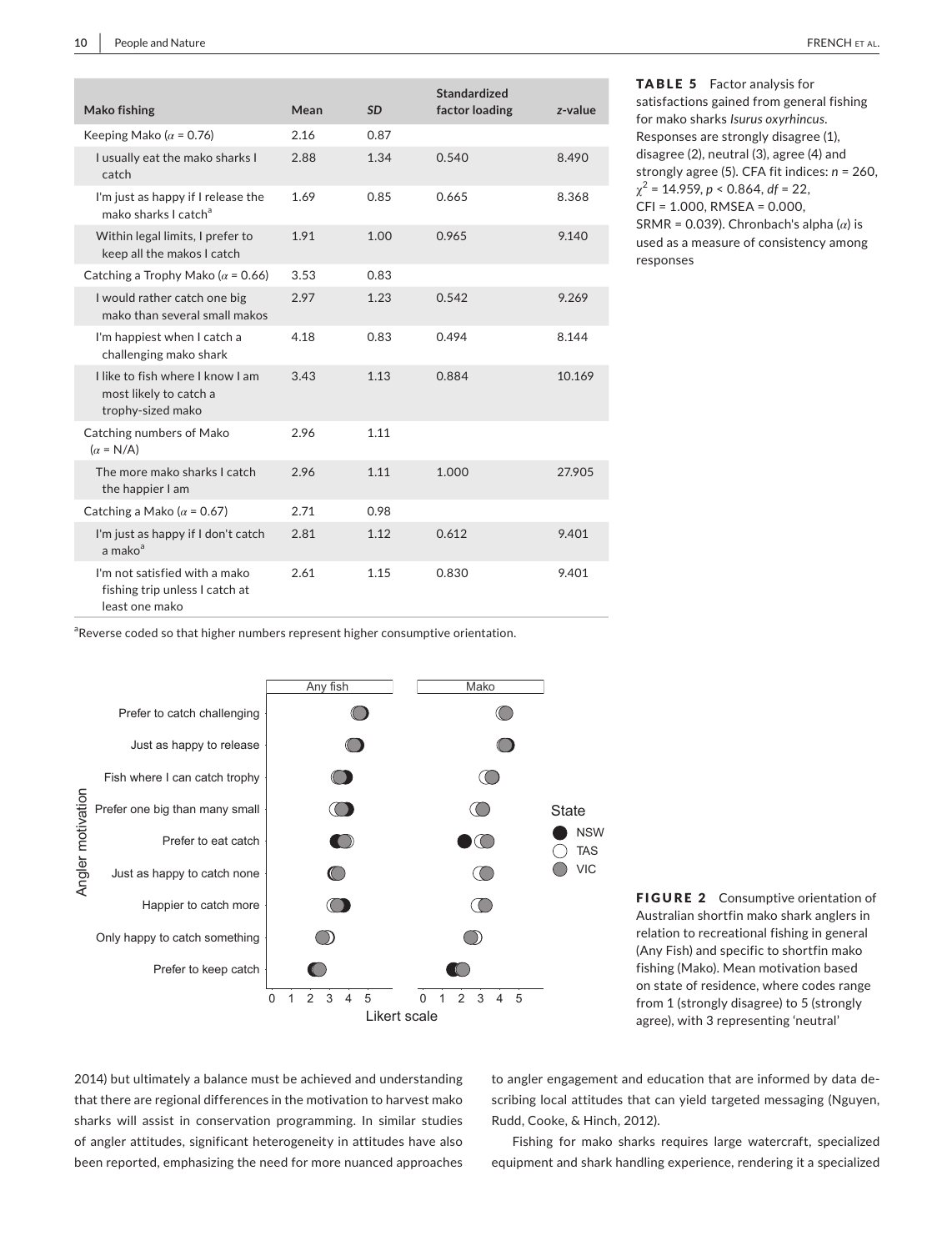| <b>TABLE 6</b> Comparison of factor values<br>for general and specifically worded<br>consumptive orientation scales.<br>W = paired Wilcoxon test statistic | <b>Comparison of scales</b>                          | W        | $\boldsymbol{p}$ |
|------------------------------------------------------------------------------------------------------------------------------------------------------------|------------------------------------------------------|----------|------------------|
|                                                                                                                                                            | Keeping fish/keeping mako                            | 17.339.5 | < 0.0001         |
|                                                                                                                                                            | Catching a trophy fish/catching a trophy mako        | 14.929.5 | < 0.0001         |
|                                                                                                                                                            | Catching numbers of fish/catching numbers of<br>mako | 8.182    | < 0.0001         |
|                                                                                                                                                            | Catching something/catching a mako                   | 7.787.5  | 0.788            |

sport fishery (Henry & Lyle, 2003, Lyle, Stark, & Tracey, 2014, West, Stark, Murphy, Lyle, & Ochwada‐Doyle, 2015). Indeed, respondents were experienced and displayed the characteristics of a highly specialized group (Ditton et al., 1992; Salz et al., 2001). Although we measured specialization among anglers, especially club members, it was unrelated to release behaviour of participants. Previous studies have described specialized anglers as being preceptive to resource disturbance, highly invested in the resource, committed to pre‐ serving the resource and more likely to practice catch-and-release (Gigliotti & Peyton, 1993; Fisher, 1997; Salz et al., 2001; Schuhmann & Schwabe, 2004; Sutton, 2001; Oh & Ditton, 2006). Sutton and Ditton (2001) suggested that experience may only be important to a point where it allows fishing to become a central part of the angler's lifestyle and hence, encourage them to engage in more resource conservative behaviours. Most likely, anglers in this study were all highly specialized to varying degrees, complicating comparisons.

Instead of differences among specializations, we observed regional differences in motivations to release sharks. Vic and Tas anglers expressed significantly more disagreement with releasing mako sharks because they were more likely to enjoy eating shark, and were significantly more likely to agree with retaining a shark because they were fishing for food than NSW anglers. These re‐ sponses emphasize that shortfin mako's importance as a food item to these angler groups is a primary reason for its retention and highlights the culture of eating sharks in Vic and Tas. Regionality has also been described in Europe, where Ferter et al. (2013) suggested that cultural norms and other factors can have substantial impact on angler perceptions of their catch as well as their behaviour. Our data provide little insight into the mechanisms driv‐ ing the differences among states, but access to shark meat likely differs; commercial shark fisheries are concentrated near Vic and Tas, where the main markets for shark are based (Patterson, Noriega, Georgeson, Larcombe, & Curtotti, 2017); shark flesh (aka 'flake') may therefore be more accessible and acceptable in these southern states. In NSW, anglers have a broader diversity of rec‐ ognized gamefish species to target (Zischke, Griffiths, & Tibbetts, 2012) yielding greater substitutability of mako for other gamefish and potentially decreasing emphasis on harvesting mako sharks (Shelby & Vaske, 1991; Fisher & Ditton, 1993; Sutton & Ditton, 2005; Rogers & Bailleul, 2015).

Factors relating to the importance of keeping fish/makos, catching numbers of fish/makos, catching a trophy fish/mako and catching something/a mako were consistent with a number of pre‐ vious studies (Aas & Vittersø, 2000; Anderson et al., 2007; Kyle et al., 2007). For both general fishing and mako‐specific fishing, catching a trophy was the most important contributor to angler satisfaction in this study and keeping fish was least important. Although there was variation in the harvest behaviour of anglers, most anglers did report a tendency to voluntarily release at least some shortfin mako shark. Responses indicated that most anglers tend to harvest some of the fish they catch but this was not true when focused specifically on catches of shortfin mako. Increasing desire to consume local food may yield changes in demand for local products including shark, and thereby participation in hunt‐ ing and fishing (Cooke et al., 2018; Tidball, Tidball, & Curtis, 2013). Research is evidently needed to understand how willing consum‐ ers are to trade off sustainability and conservation when harvesting species at risk.

Surveys in which respondents are self‐selected offer little con‐ trol over the relative representation of groups and we appreciate the limitations of a survey that is administered on‐line. Previous game‐ fishing surveys conducted with Tasmanian anglers revealed substan‐ tially lower release rates for mako shark (29%: Frijlink, 2011; 39%: Tracey et al., 2013) than we identified (59% for Tas or 73% overall). It is unclear whether these differences are due to sampling bias or a temporal trend towards increased adoption of catch‐and‐release fishing. Representation can influence results and it is possible that specialized anglers or anglers who already had a passion for shark conservation would be more likely to take the time to fill out this sur‐ vey and as such, these results should be interpreted in the context of this potential bias. In addition, casual mako anglers are be less likely to have been reached by this survey than avid anglers. These data are, therefore, most useful for identifying subgroups and varying attitudes and behaviours among these subgroups but they are unlikely to representative of the game fishing community in its entirety.

# **4.1** | **Management**

Managing fisheries, particularly those for species at risk, is chal‐ lenging because of the many incentives that anglers have to target fish, including for consumption. Satisfying multiple stakeholders in the ocean requires trade‐offs, and ideally decisions should be made based on the available evidence. In most of the Australian states where mako shark are targeted, the daily bag limit has been set at one per person, but because vessels are typically crewed by two or more persons, the legally retained catch can be higher. Boat limits represent an option to reduce harvest and effectively promote release, especially when limits are low. Boats limits for mako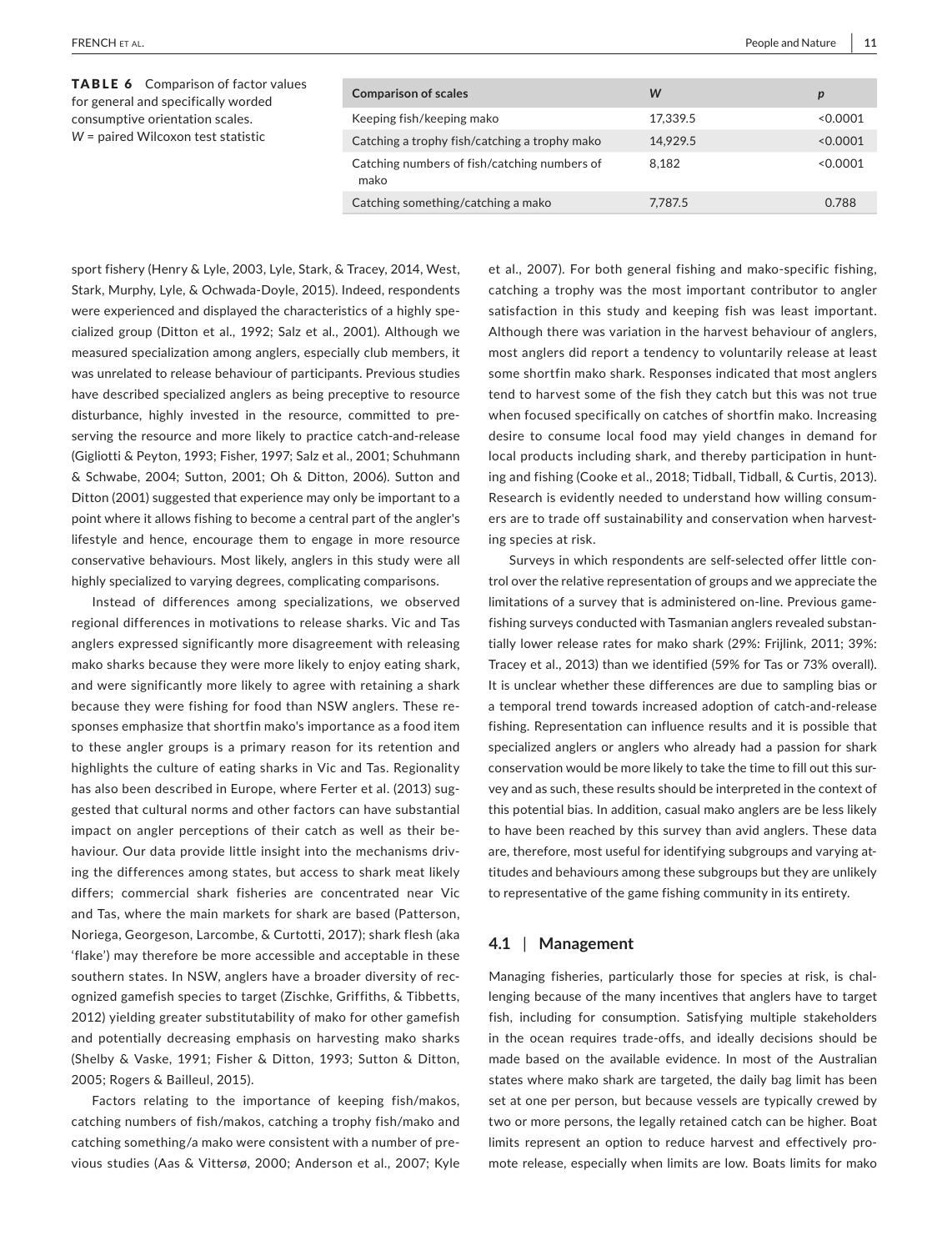shark currently apply only in Tas (limit of two per trip). Instituting size limits is also a common practice that can encourage regulatory catch‐and‐release in fisheries (Lennox, Falkegård, Vøllestad, Cooke, & Thorstad, 2016); however, size limits for mako shark do not cur‐ rently apply in any Australian states.

In promoting catch-and-release fishing or at least achieving acceptance of catch limits, anglers need to believe that most fish released voluntarily or due to regulation will survive. This is true for shortfin mako sharks, for which post release survival rates in recreational fisheries have been observed to be high (French et al., 2015). Given that they survive, managers may desire increased practice of catch‐ and‐release, which could potentially be achieved in Vic and Tas by the provision of more desirable incentives to release sharks during fish‐ ing competitions, for example by eliminating weigh-ins that require bringing fish aboard or to a central processing location (Shiffman et al., 2014). Overall, the results of our study align with the general be‐ haviour of shark anglers, who report practicing catch-and-release predominantly (Mcclellan Press et al., 2016). This is positive given that the most common motivations for mako fishing were reported to be the challenges and thrills rather than securing shark meat, a factor that is essential for effective messaging to anglers that value the species for recreation. Furthermore, although not reflected in this data set, mako anglers reported using gear types conducive to their motivations, with catch‐and‐release anglers more likely to use circle hooks, a measure that could be instituted as a conservation measure via management restrictions on gear use (Graves & Horodysky, 2008).

# **4.2** | **Conclusions**

Humans have a strained relationship with predators and understand‐ ing attitudes and behaviours towards these ecologically important species is critical (Dickman, 2010). Few studies have focused on understanding the perception of marine predators, particularly those that are economically important such as mako sharks. This study contributes to addressing the human dimension research priorities identified in a recent review of the status of science regarding shark recreational fisheries (Gallagher et al., 2017). Participants in hunting and fishing can exert significant influence over the management and sustainability of the resource when they make decisions about harvesting of animals. Harvest behaviour was primarily related to differences in the value afforded to shortfin mako as a sport or table fish among these regions such that actions closely related values. Human dimensions studies, such as we conducted here, assist in our capacity to manage fisheries for charismatic species such as sharks. Education programmes that emphasize the ecological value of mako sharks and the threats facing them as a vulnerable species are also needed to shift attitudes and values of anglers that reported valuing the species as a recreational target. Indeed, our data suggest that changes to motivations should yield congruent changes in behaviour. Inquiring about the motivations and behaviours of humans is essen‐ tial information to management decisions. As conservation conflicts pervade, evidence‐based decision‐making becomes increasingly crucial to management. Appreciating how changing attitudes can

contribute to conflict resolution is therefore essential to develop a way forward for conservation, particularly of ecologically and economically important species.

## **ACKNOWLEDGMENTS**

We extend our gratitude to the game fishing clubs and organizations that assisted with the promotion and distribution of the question‐ naire and to the anglers who took the time to respond to the sur‐ vey. This study was supported by a Holsworth Wildlife Research Endowment. Ethics approval for this research was granted by the Social Sciences Human Research Ethics Committee (Tasmania) Network (approval number H0013984).

#### **AUTHOR CONTRIBUTIONS**

RPF, JML and JS conceived the study. RPF collected data. RPF and JML analysed data. RPF, JML, RJL, SJC and JS wrote the manuscript.

#### **DATA ACCESSIBILITY**

Data for this paper have been uploaded to be freely available to all interested parties and are accessible at [https://doi.org/10.5281/ze](https://doi.org/10.5281/zenodo.2238376)‐ [nodo.2238376](https://doi.org/10.5281/zenodo.2238376) (French, Lyle, Lennox, Cooke & Semmens, 2019).

# **ORCID**

*Jeremy M. Lyle* <https://orcid.org/0000-0001-9670-5854> Robert J. Lennox **b** <https://orcid.org/0000-0003-1010-0577> *Steven J. Cook[e](https://orcid.org/0000-0002-5407-0659)* <https://orcid.org/0000-0002-5407-0659>

#### **REFERENCES**

- Aas, Ø., & Vittersø, J. (2000). Re-examining the consumptiveness concept: Some suggestions from a confirmatory factor analysis. *Human Dimensions of Wildlife*, *5*, 1–18. [https://doi.](https://doi.org/10.1080/10871200009359191) [org/10.1080/10871200009359191](https://doi.org/10.1080/10871200009359191)
- Anderson, D. K., Ditton, R. B., & Hunt, K. M. (2007). Measuring angler at‐ titudes toward catch‐related aspects of fishing. *Human Dimensions of Wildlife*, *12*, 181–191. <https://doi.org/10.1080/10871200701323066>
- Arlinghaus, R., Cooke, S. J., Coleman, F. C., Figueira, W. F., Ueland, J. S., & Crowder, L. B. (2005). Global impact of recreational fisheries. *Science*, *307*, 1561–1563. <https://doi.org/10.1126/science.307.5715.1561>
- Arlinghaus, R., Cooke, S. J., Lyman, J., Policansky, D., Schwab, A., Suski, C., … Thorstad, E. B. (2007). Understanding the complexity of catch-and-release in recreational fishing: An integrative synthesis of global knowledge from historical, ethical, social, and biological perspectives. *Reviews in Fisheries Science*, *15*, 75–167. [https://doi.](https://doi.org/10.1080/10641260601149432) [org/10.1080/10641260601149432](https://doi.org/10.1080/10641260601149432)
- Bruce, B. (2014). Shark futures: A synthesis of available data on mako and porbeagle sharks in Australasian waters. Current status and future directions. Fisheries Research and Development Corporation (FRDC). CSIRO, Hobart. pp. 159.
- Cailliet, G. M., Cavanagh, R. D., Kulka, D. W., Stevens, J. D., Soldo, A., Clo, S., ... Domingo A. (2009) *Isurus oxyrinchus*. The IUCN Red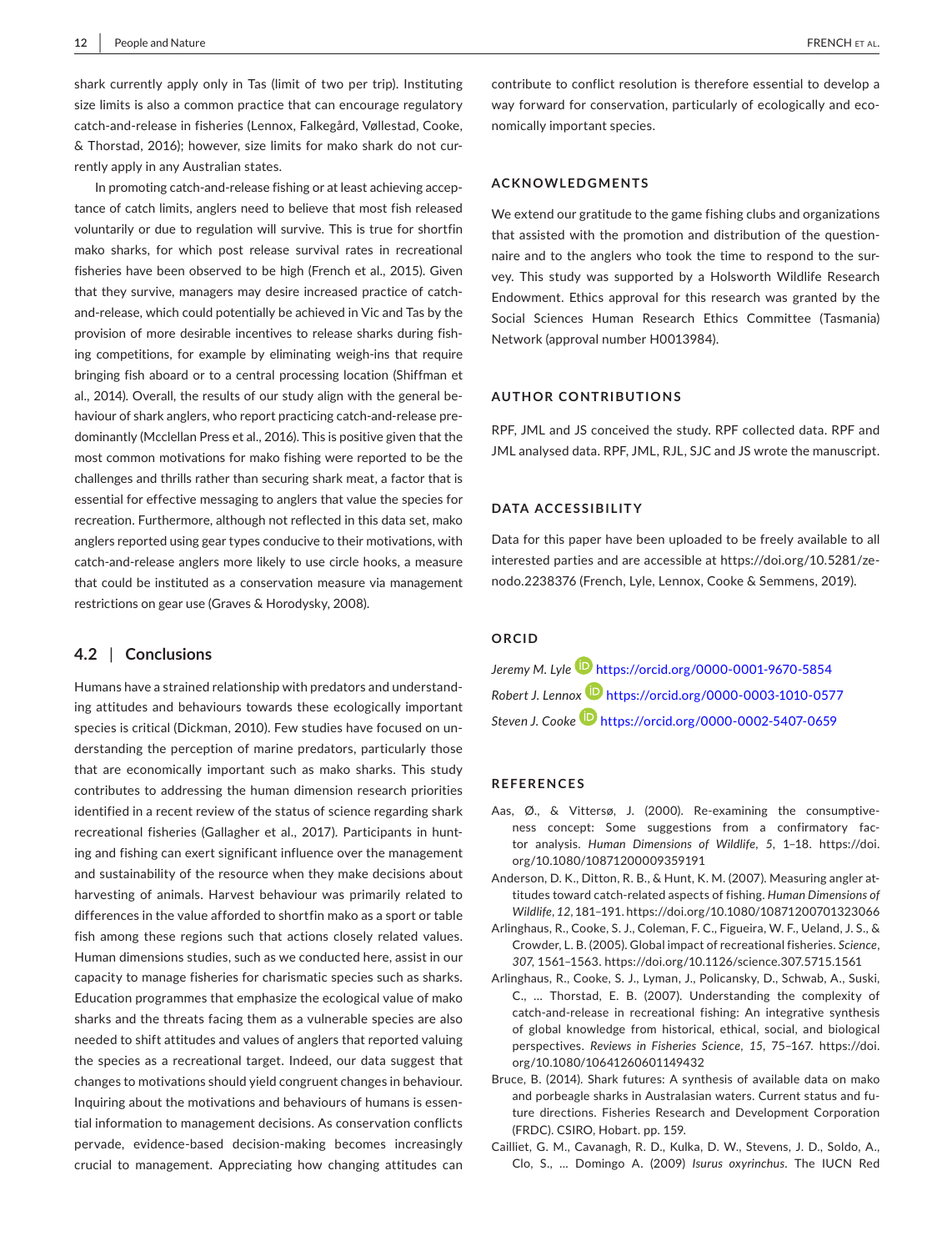List of Threatened Species 2009: e.T39341A10207466. [https://](https://doi.org/10.2305/IUCN.UK.2009-2.RLTS.T39341A10207466.en) [doi.org/10.2305/IUCN.UK.2009-2.RLTS.T39341A10207466.en.](https://doi.org/10.2305/IUCN.UK.2009-2.RLTS.T39341A10207466.en) Downloaded on 16 November 2018.

Coleman, F. C., Figueira, W. F., Ueland, J. S., & Crowder, L. B. (2004). The impact of United States recreational fisheries on marine fish populations. *Science*, *305*, 1958–1960. [https://doi.org/10.1126/](https://doi.org/10.1126/science.1100397) [science.1100397](https://doi.org/10.1126/science.1100397)

Conforti, V. A., & de Azevedo, F. C. C. (2003). Local perceptions of jag‐ uars (*Panthera onca*) and pumas (*Puma concolor*) in the Iguaçu National Park area, south Brazil. *Biological Conservation*, *111*(2), 215–221.

Cooke, S. J., & Cowx, I. G. (2004). The role of recreational fish‐ ing in global fish crises. *BioScience*, *54*, 857–859. [https://doi.](https://doi.org/10.1641/0006-3568(2004)054[0857:TRORFI]2.0.CO;2) [org/10.1641/0006-3568\(2004\)054\[0857:TRORFI\]2.0.CO;2](https://doi.org/10.1641/0006-3568(2004)054[0857:TRORFI]2.0.CO;2)

Cooke, S. J., Hogan, Z. S., Butcher, P. A., Stokesbury, M. J., Raghavan, R., Gallagher, A. J., & Danylchuk, A. J. (2016). Angling for endangered fish: Conservation problem or conservation action? *Fish and Fisheries*, *17*, 249–265.

Cooke, S. J., Twardek, W. M., Lennox, R. J., Zolderdo, A. J., Bower, S. D., Gutowsky, L. F., … Beard, D. (2018). The nexus of fun and nutri‐ tion: Recreational fishing is also about food. *Fish and Fisheries*, *19*(2), 201–224. <https://doi.org/10.1111/faf.12246>

DEWHA (2010) Legislative changes for the recreational fishery of three shark species. Department of the Environment, Water, Heritage and the Arts, Canberra. [http://www.environment.gov.au/system/](http://www.environment.gov.au/system/files/resources/f59e0a2f-5998-44bd-90c5-3ea63b504a44/files/fs-three-sharks_0.pdf) [files/resources/f59e0a2f-5998-44bd-90c5-3ea63b504a44/files/fs](http://www.environment.gov.au/system/files/resources/f59e0a2f-5998-44bd-90c5-3ea63b504a44/files/fs-three-sharks_0.pdf)[three-sharks\\_0.pdf](http://www.environment.gov.au/system/files/resources/f59e0a2f-5998-44bd-90c5-3ea63b504a44/files/fs-three-sharks_0.pdf) accessed 18 October 2018.

Dickman, A. J. (2010). Complexities of conflict: The importance of considering social factors for effectively resolving human–wild‐ life conflict. *Animal Conservation*, *13*(5), 458–466. [https://doi.](https://doi.org/10.1111/j.1469-1795.2010.00368.x) [org/10.1111/j.1469-1795.2010.00368.x](https://doi.org/10.1111/j.1469-1795.2010.00368.x)

Ditton, R. B., Loomis, D. K., & Choi, S. (1992). Recreation specialization: Re‐conceptualization from a social world's perspective. *Journal of Leisure Research*, *24*, 33–51. [https://doi.org/10.1080/00222216.19](https://doi.org/10.1080/00222216.1992.11969870) [92.11969870](https://doi.org/10.1080/00222216.1992.11969870)

Duba, D., & Nobile, J. L. (2010). The Fallacy of online surveys: No data are better than bad data. *Human Dimensions of Wildlife*, *15*, 55–64. <https://doi.org/10.1080/10871200903244250>

Dunn, O. J. (1964). Multiple comparisons using rank sums. *Technometrics*, *6*, 241–252. <https://doi.org/10.1080/00401706.1964.10490181>

Ellenberg, U., Setiawan, A. N., Cree, A., Houston, D. M., & Seddon, P. J. (2007). Elevated hormonal stress response and reduced reproduc‐ tive output in yellow‐eyed penguins exposed to unregulated tourism. *General and Comparative Endocrinology*, *152*(1), 54–63. [https://doi.](https://doi.org/10.1016/j.ygcen.2007.02.022) [org/10.1016/j.ygcen.2007.02.022](https://doi.org/10.1016/j.ygcen.2007.02.022)

Estes, J. A., Terborgh, J., Brashares, J. S., Power, M. E., Berger, J., Bond, W. J., … Wardle, D. A. (2011). Trophic downgrading of planet Earth. *Science*, *333*, 301–306. <https://doi.org/10.1126/science.1205106>

Fedler, A., & Ditton, R. (1986). A framework for understanding the consumptive orientation of recreational fishermen. *Environmental Management*, *10*, 221–227. <https://doi.org/10.1007/BF01867360>

Ferter, K., Weltersbach, M. S., Strehlow, H. V., Vølstad, J. H., Alós, J., Arlinghaus, R., … Veiga, P. (2013). Unexpectedly high catch‐and‐re‐ lease rates in European marine recreational fisheries: Implications for science and management. *ICES Journal of Marine Science*, *70*(7), 1319–1329. <https://doi.org/10.1093/icesjms/fst104>

Fisher, M. R. (1997). Segmentation of the angler population by catch preference, participation, and experience: A management‐oriented application of recreation specialization. *North American Journal of Fisheries Management*, *17*, 1–10. [https://doi.org/10.1577/1548-8675\(](https://doi.org/10.1577/1548-8675(1997)017<0001:SOTAPB>2.3.CO;2) [1997\)017<0001:SOTAPB>2.3.CO;2](https://doi.org/10.1577/1548-8675(1997)017<0001:SOTAPB>2.3.CO;2)

Fisher, M. R., & Ditton, R. B. (1993). A social and economic characteri‐ zation of the US Gulf of Mexico recreational shark fishery. *Marine Fisheries Review*, *55*, 21–27.

Flora, D. B., & Curran, P. J. (2004). An empirical evaluation of alter‐ native methods of estimation for confirmatory factor analysis with ordinal data. *Psychological Methods*, *9*, 466–491. [https://doi.](https://doi.org/10.1037/1082-989X.9.4.466) [org/10.1037/1082-989X.9.4.466](https://doi.org/10.1037/1082-989X.9.4.466)

French, R. P., Lyle, J. M., Lennox, R. J., Cooke, S. J., & Semmens, J. M (2019). Data from: Motivation and harvesting behaviour of fishers in a specialized fishery targeting a top predator species at risk. *zenodo*. <https://doi.org/10.5281/zenodo.2238376>.

French, R. P., Lyle, J., Tracey, S., Currie, S., & Semmens, J. M. (2015). High survivorship after catch‐and‐release fishing suggests physiological resilience in the endothermic shortfin mako shark (*Isurus oxyrinchus*). *Conservation Physiology*, *3*, <https://doi.org/10.1093/conphys/cov044>

Friedrich, L. A., Jefferson, R., & Glegg, G. (2014). Public perceptions of sharks: Gathering support for shark conservation. *Marine Policy*, *47*, 1–7. <https://doi.org/10.1016/j.marpol.2014.02.003>

Frijlink, S. (2011). A Socioeconomic Assessment of the Tasmanian Game Fishery. PhD. Doctoral Thesis, University of Tasmania, Hobart.

Galeano, D., Langenkamp, D., Levantis, C., Shafron, W., & Redmond, I. (2004). Economic value of charter and recreational fishing in Australia's eastern tuna and billfish fishery. ABARE eReport. Australian Government, Canberra, Australia, pp. 42.

Gallagher, A. J., Cooke, S. J., & Hammerschlag, N. (2015). Risk percep‐ tions and conservation ethic among recreational anglers targeting threatened sharks in the subtropical Atlantic. *Endangered Species Research*, *29*, 81–93. <https://doi.org/10.3354/esr00704>

Gallagher, A. J., Hammerschlag, N., Danylchuk, A. J., & Cooke, S. J. (2017). Shark recreational fisheries: Status, challenges, and research needs. *Ambio*, *46*, 385–398. <https://doi.org/10.1007/s13280-016-0856-8>

Giglio, V. J., Luiz, O. J., & Schiavetti, A. (2015). Marine life prefer‐ ences and perceptions among recreational divers in Brazilian coral reefs. *Tourism Management*, *51*, 49–57. [https://doi.org/10.1016/j.](https://doi.org/10.1016/j.tourman.2015.04.006) [tourman.2015.04.006](https://doi.org/10.1016/j.tourman.2015.04.006)

Gigliotti, L. M., & Peyton, R. B. (1993). Values and behaviors of trout anglers, and their attitudes toward fishery management, relative to membership in fishing organizations: A Michigan case study. *North American Journal of Fisheries Management*, *13*, 492–501. [https://doi.](https://doi.org/10.1577/1548-8675(1993)013<0492:VABOTA>2.3.CO;2) [org/10.1577/1548-8675\(1993\)013<0492:VABOTA>2.3.CO;2](https://doi.org/10.1577/1548-8675(1993)013<0492:VABOTA>2.3.CO;2)

Graefe, A. R. (1980). *The relationship between the level of participation and selected aspects of specialisation in recreational fishing*. Doctoral Thesis, Texas A&M University, USA.

Graefe, A. R., & Ditton, R. B. (1997). Understanding catch and release behaviour among billfish anglers. *Proceedings of the Annual Gulf and Caribbean Fisheries Institute*, *49*, 430–455.

Grambsch, A. E., & Fisher, M. F. (1991). Catch and release statistics for U.S. bass and trout anglers, Creel and Angler Surveys in Fisheries. *Management ‐ American Fisheries Society Symposium 12: American Fisheries Society*, 390–396.

Graves, J. E., & Horodysky, A. Z. (2008). Does hook choice matter? Effects of three circle hook models on post release survival of white marlin. *North American Journal of Fisheries Management*, *28*, 471–480. <https://doi.org/10.1577/M07-107.1>

Griffin, L. P., Brownscombe, J. W., Gagné, T. O., Wilson, A. D., Cooke, S. J., & Danylchuk, A. J. (2017). Individual‐level behavioral responses of immature green turtles to snorkeler disturbance. *Oecologia*, *183*(3), 909–917. <https://doi.org/10.1007/s00442-016-3804-1>

Hasler, C. T., Colotelo, A. H., Rapp, T., Jamieson, E., Bellehumeur, K., Arlinghaus, R., & Cooke, S. J. (2011) Opinions of fisheries research‐ ers, managers, and anglers towards recreational fishing issues: an exploratory analysis for North America. In T. D. Beard, R. Arlinghaus, & S. G. Sutton (Eds.), *American Fisheries Society Symposium* (Vol. *75*, No. PNNL‐SA‐76190). Richland, WA: Pacific Northwest National Lab.

Heard, M., Sutton, S., Rogers, P., & Huveneers, C. (2016). Actions speak louder than words: Tournament angling as an avenue to promote best practice for pelagic shark fishing. *Marine Policy*, *64*, 168–173. <https://doi.org/10.1016/j.marpol.2015.11.019>

Henry, G. W., & Lyle, J. M. (2003). National recreational and indigenous fishing survey. FRDC Project No. 99/158. Department of Agriculture,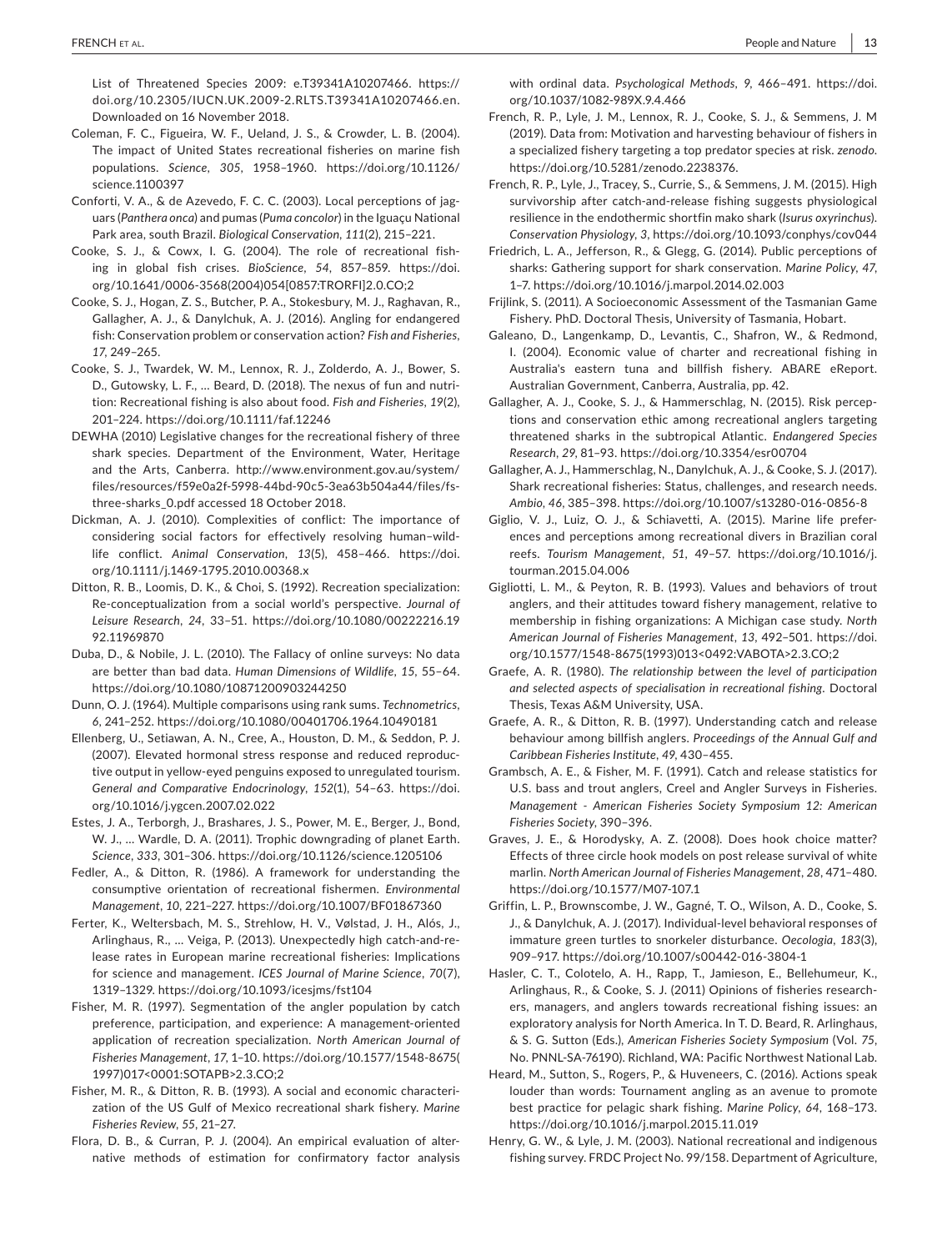Fisheries and Forestry, Australian Government, Canberra, Australia, pp 188.

- Hickley, P., & Tompkins, H. (1998). *Recreational Fisheries: Social, Economic, and Management Aspects*. Oxford: Fishing News Books.
- Hu, L.-T., & Bentler, P. M. (1999). Cutoff criteria for fit indexes in covariance structure analysis: Conventional criteria versus new alternatives. *Structural Equation Modeling*, *6*, 1–55. [https://doi.](https://doi.org/10.1080/10705519909540118) [org/10.1080/10705519909540118](https://doi.org/10.1080/10705519909540118)
- Jensen, O. P., Gilroy, D. J., Hogan, Z., Allen, B. C., Hrabik, T. R., Weidel, B. C., … Vander Zanden, M. J. (2009). Evaluating recreational fisheries for an endangered species: A case study of taimen, *Hucho taimen*, in Mongolia. *Canadian Journal of Fisheries and Aquatic Sciences*, *66*, 1707–1718. <https://doi.org/10.1139/F09-109>
- Kellert, S. R. (1985). Public perceptions of predators, particularly the wolf and coyote. *Biological Conservation*, *31*, 167–189. [https://doi.](https://doi.org/10.1016/0006-3207(85)90047-3) [org/10.1016/0006-3207\(85\)90047-3](https://doi.org/10.1016/0006-3207(85)90047-3)
- Kellert, S. R., Black, M., Rush, C. R., & Bath, A. J. (1996). Human culture and large carnivore conservation in North America. *Conservation Biology*, *10*(4), 977–990. [https://doi.](https://doi.org/10.1046/j.1523-1739.1996.10040977.x) [org/10.1046/j.1523-1739.1996.10040977.x](https://doi.org/10.1046/j.1523-1739.1996.10040977.x)
- Korkmaz, S., Goksuluk, D., & Zararsiz, G. (2014). MVN: An R package for assessing multivariate normality. *The R Journal*, *6*, 151–162.
- Kyle, G., Norman, W., Jodice, L., Graefe, A., & Marsinko, A. (2007). Segmenting anglers using their consumptive orientation pro‐ files. *Human Dimensions of Wildlife*, *12*, 115–132. [https://doi.](https://doi.org/10.1080/10871200701196066) [org/10.1080/10871200701196066](https://doi.org/10.1080/10871200701196066)
- Lennox, R. J., Falkegård, M., Vøllestad, L. A., Cooke, S. J., & Thorstad, E. B. (2016). Influence of harvest restrictions on angler release behaviour and size selection in a recreational fishery. *Journal of Environmental Management*, *176*, 139–148. [https://doi.org/10.1016/j.](https://doi.org/10.1016/j.jenvman.2016.03.031) [jenvman.2016.03.031](https://doi.org/10.1016/j.jenvman.2016.03.031)
- Lennox, R. J., Gallagher, A. J., Ritchie, E. G., & Cooke, S. J. (2018). Evaluating the efficacy of predator removal in a conflict‐prone world. *Biological Conservation*, *224*, 277–289. [https://doi.org/10.1016/j.](https://doi.org/10.1016/j.biocon.2018.05.003) [biocon.2018.05.003](https://doi.org/10.1016/j.biocon.2018.05.003)
- Lescureux, N., & Linnell, J. D. (2010). Knowledge and perceptions of Macedonian hunters and herders: The influence of species specific ecology of bears, wolves, and lynx. *Human Ecology*, *38*(3), 389–399. <https://doi.org/10.1007/s10745-010-9326-2>
- Lewin, W.‐C., Arlinghaus, R., & Mehner, T. (2006). Documented and po‐ tential biological impacts of recreational fishing: Insights for man‐ agement and conservation. *Reviews in Fisheries Science*, *14*, 305–367. <https://doi.org/10.1080/10641260600886455>
- Lindsey, P. A., Roulet, P. A., & Romanach, S. S. (2007). Economic and conservation significance of the trophy hunting industry in sub‐ Saharan Africa. *Biological Conservation*, *134*(4), 455–469. [https://doi.](https://doi.org/10.1016/j.biocon.2006.09.005) [org/10.1016/j.biocon.2006.09.005](https://doi.org/10.1016/j.biocon.2006.09.005)
- Lyle, J. M., Stark, K. E., & Tracey, S. R. (2014). 2012/13 Survey of recre‐ ational fihing in Tasmania. Fishwise Community Grants Final Report. Institute for Marine and Antarctic Studies, Hobart, Tasmania.
- Mcclellan Press, K., Mandelman, J., Burgess, E., Cooke, S. J., Nguyen, V. M., & Danylchuk, A. J. (2016). Catching sharks: Recreational saltwater angler behaviours and attitudes regarding shark encounters and con‐ servation. *Aquatic Conservation: Marine and Freshwater Ecosystems*, *26*, 689–702. <https://doi.org/10.1002/aqc.2581>
- McPhee, D. P., Leadbitter, D., & Skilleter, G. (2002). Swallowing the bait: Is recreational fishing in Australia ecologically sustainable. *Pacific Conservation Biology*, *8*, 40–51. <https://doi.org/10.1071/PC020040>
- Mindrila, D. (2010). Maximum likelihood (ML) and diagonally weighted least squares (DWLS) estimation procedures: A comparison of estimation bias with ordinal and multivariate non‐normal data. *International Journal of Digital Society*, *1*(1), 60–66.
- Myers, R. A., & Worm, B. (2003). Rapid worldwide depletion of predatory fish communities. *Nature*, *423*(6937), 280. [https://doi.org/10.1038/](https://doi.org/10.1038/nature01610) [nature01610](https://doi.org/10.1038/nature01610)
- Neff, C. L., & Yang, J. Y. (2013). Shark bites and public attitudes: Policy implications from the first before and after shark bite survey. *Marine Policy*, *38*, 545–547. <https://doi.org/10.1016/j.marpol.2012.06.017>
- Newsome, T. M., Greenville, A. C., Ćirović, D., Dickman, C. R., Johnson, C. N., Krofel, M., … Wirsing, A. J. (2017) Top predators constrain meso‐ predator distributions. *Nature Communications*, *8*, 15469.
- Nguyen, V. M., Rudd, M., Cooke, S. J., & Hinch, S. G. (2012). Differences in information use and preferences among recreational salmon anglers: Implications for management initiatives to promote responsi‐ ble fishing. *Human Dimensions of Wildlife*, *17*, 248–256. [https://doi.or](https://doi.org/10.1080/10871209.2012.675412) [g/10.1080/10871209.2012.675412](https://doi.org/10.1080/10871209.2012.675412)
- Nielsen, L. A. (1999). History of inland fisheries management in North America. In C. C. Kohler, & W. A. Hubert (Eds.), *Inland fisheries man‐ agement in North America* (2nd ed., pp. 3–30). Bethesda, Maryland, USA: American Fisheries Society.
- Oh, C.‐O., & Ditton, R. B. (2006). Using recreation specialization to un‐ derstand multi‐attribute management preferences. *Leisure Sciences*, *28*, 369–384. <https://doi.org/10.1080/01490400600745886>
- Patterson, H., Noriega, R., Georgeson, L., Larcombe, J., & Curtotti, R. (2017). *Fishery status reports 2017*. Canberra: Australian Bureau of Agricultural and Resource Economics and Sciences.
- Peterson, M. J., & Carothers, C. (2013). Whale interactions with Alaskan sablefish and Pacific halibut fisheries: Surveying fishermen percep‐ tion, changing fishing practices and mitigation. *Marine Policy*, *42*, 315–324. <https://doi.org/10.1016/j.marpol.2013.04.001>
- Philpott, R. (2002). Why sharks may have nothing to fear more than fear itself: An analysis of the effect of human attitudes on the con‐ servation of the great white shark. *Colorado Journal of International Environmental Law and Policy*, *13*, 445–472.
- Pohlert, T. (2014). *The pairwise multiple comparison of mean ranks pack‐ age (PMCMR), R package*. [https://cran.r-project.org/web/packages/](https://cran.r-project.org/web/packages/PMCMR/vignettes/PMCMR.pdf) [PMCMR/vignettes/PMCMR.pdf](https://cran.r-project.org/web/packages/PMCMR/vignettes/PMCMR.pdf)
- Post, J. R., Sullivan, M., Cox, S., Lester, N. P., Walters, C. J., Parkinson, E. A., … Shuter, B. J. (2002). Canada's recreational fisheries: The invisi‐ ble collapse? *Fisheries*, *27*, 6–17.
- Prayaga, P., Rolfe, J., & Stoeckl, N. (2010). The value of recreational fish‐ ing in the Great Barrier Reef, Australia: A pooled revealed preference and contingent behaviour model. *Marine Policy*, *34*, 244–251. [https://](https://doi.org/10.1016/j.marpol.2009.07.002) [doi.org/10.1016/j.marpol.2009.07.002](https://doi.org/10.1016/j.marpol.2009.07.002)
- Purvis, A., Gittleman, J. L., Cowlishaw, G., & Mace, G. M. (2000). Predicting extinction risk in declining species. Proceedings of the Royal Society of London. *Series B: Biological Sciences*, *267* 1947–1952. <https://doi.org/10.1098/rspb.2000.1234>
- R Core Team (2014). *R: A language and environment for statistical comput‐ ing*. Vienna, Austria: R Foundation for Statistical Computing. [http://](http://www.R-project.org/.) [www.R-project.org/.](http://www.R-project.org/.)
- Ripple, W. J., Estes, J. A., Beschta, R. L., Wilmers, C. C., Ritchie, E. G., Hebblewhite, M., ... WallachAD, W. A. J. (2014). Status and ecological effects of the world's largest carnivores. *Science*, *343*(6167), 1241484. <https://doi.org/10.1126/science.1241484>
- Rogers, P., & Bailleul, F. (2015) Innovative ways to ensure the future sus‐ tainability of the recreational fishery for shortfin makos in Victoria. The State of Victoria, Department of Economic Development, Jobs, Transport & Resources Recreational Fishing Grants Program Research Report. South Australian Research and Development Institute (Aquatic Sciences). SARDI Publication No. F2015/000618‐1, SARDI Research Report Series No. 872, Adelaide, Australia, pp 60.
- Romanach, S. S., Lindsey, P. A., & Woodreoffe, R. (2007). Determinants of attitudes towards predators in central Kenya and suggestions for increasing tolerance in livestock dominated landscapes. *Oryx*, *41*(2), 185–195. <https://doi.org/10.1017/S0030605307001779>
- Røskaft, E., Händel, B., Bjerke, T., & Kaltenborn, B. P. (2007). Human attitudes towards large carnivores in Norway. *Wildlife Biology*, *13*(2), 172–185. [https://doi.org/10.2981/0909-6396\(2007\)13\[172](https://doi.org/10.2981/0909-6396(2007)13[172:HATLCI]2.0.CO;2) [:HATLCI\]2.0.CO;2](https://doi.org/10.2981/0909-6396(2007)13[172:HATLCI]2.0.CO;2)